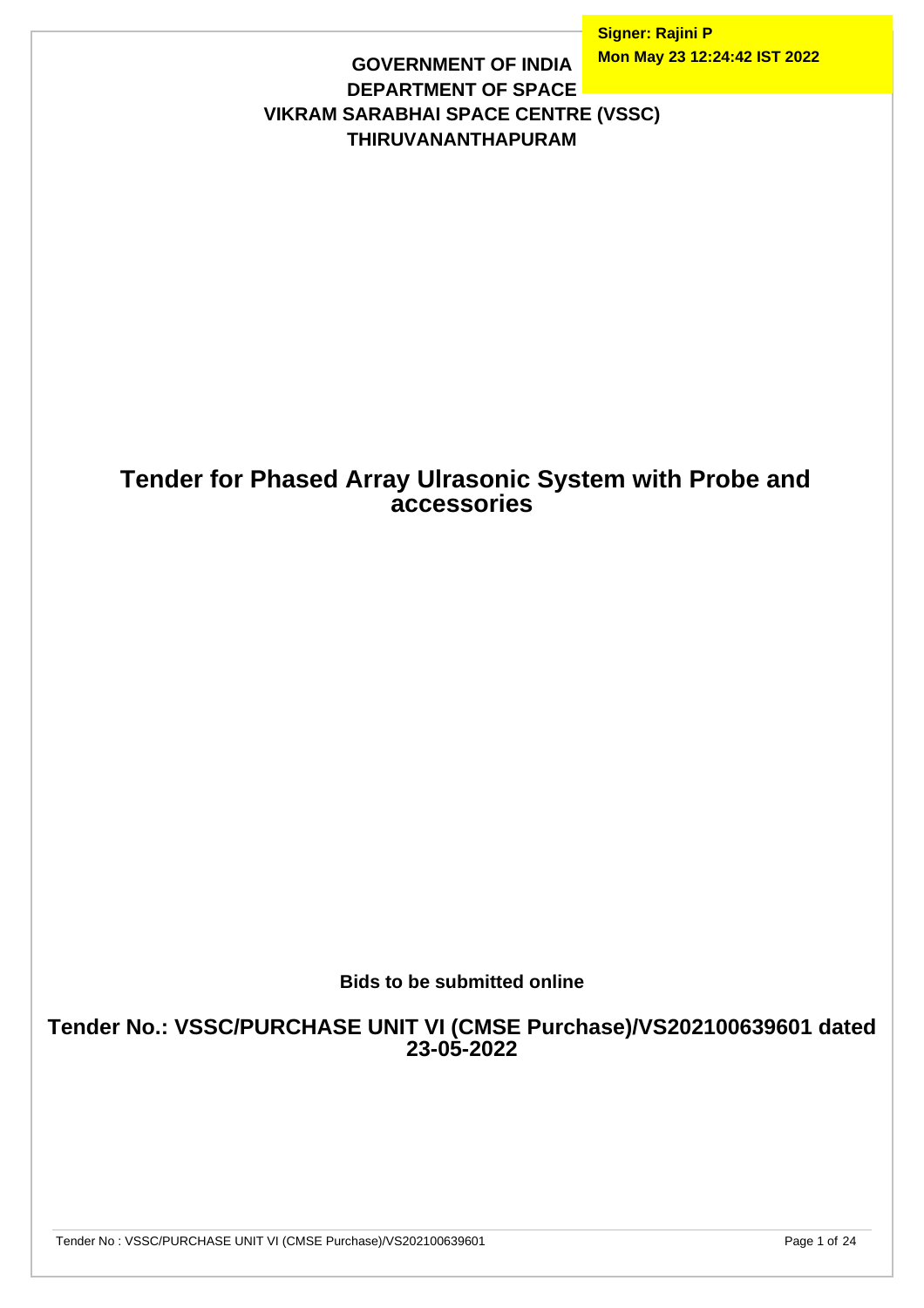# **A. Tender Details**

| Tender No:                    | <b>VSSC/PURCHASE UNIT VI (CMSE)</b><br>Purchase)/VS202100639601 |
|-------------------------------|-----------------------------------------------------------------|
| Tender Date:                  | 23-05-2022                                                      |
| <b>Tender Classification:</b> | <b>GOODS</b>                                                    |
| <b>Purchase Entity:</b>       | <b>PURCHASE UNIT VI (CMSE Purchase)</b>                         |
| Centre:                       | VIKRAM SARABHAI SPACE CENTRE (VSSC)                             |

### **Procurement of Phased Array Ulrasonic System with Probe and accessories**

Quantity : 1 set

E-Procurement No. VSSC/PURCHASE UNIT VI (CMSE PURCHASE/CMSE/ 2021P0 6396 01 E-Tenders are invited for the procurement of Phased Array Ulrasonic System with Probe and accessories through our E-procurement site https://eproc.vssc.gov.in.

BIDS CAN BE SUBMITTED UPTO 28/06/2022 [14:00 Hrs.] , TECHNICAL BID OPENING DATE : 28/06/2022 [14:30 Hrs.].

 Only online tenders will be accepted. No manual / Postal / e-mail / fax offers will be entertained. No manual tender document will be issued. Parties interested to participate in this e-Tender are required to register themselves as vendors, if not already registered, in our e-procurement portal https://eproc.vssc.gov.in by downloading plugins and help demos listed on the home page of the eprocurement link mentioned above to complete the vendor registration process. They can seek help from help desk 0471-2565454 also as provided in the home page of e-procurement portal in case of any problem for registration and subsequent process. Vendors may please note that without registering in our e-procurement portal, they will not be able to quote for this e-tender.

Important Notice : Tender will be automatically closed on the due date [i.e. 28/06/2022 14:00 hrs.], if at least one offer is received. If the tender could not be opened on the first day due to any technical snag, it will be opened on the subsequent day as per the schedule.

This is a two part tender, Technical & Commercial Part (Part-I) and Price Part (Part-II) shall be submitted separately. The tenderers should not attach any documents containing Pricing information along with Technical & Commercial Bid (Part-I). We do not open PART-II (Price Bid), if PART-I (Technical & commercial Offer) does not meet with our technical specification requirements. Cost split up, other price details etc. shall be uploaded as a separate document under COMMERCIAL DOCUMENTS FROM VENDOR tab.

THE TECHNICAL DOCUMENTS NEED TO BE ATTACHED ONLINE AS A SINGLE PDF FILE WITHOUT ANY PRICE INFORMATION, TECHNICAL BID CONTAINING PRICE DETAILS WILL BE TREATED AS REJECTED.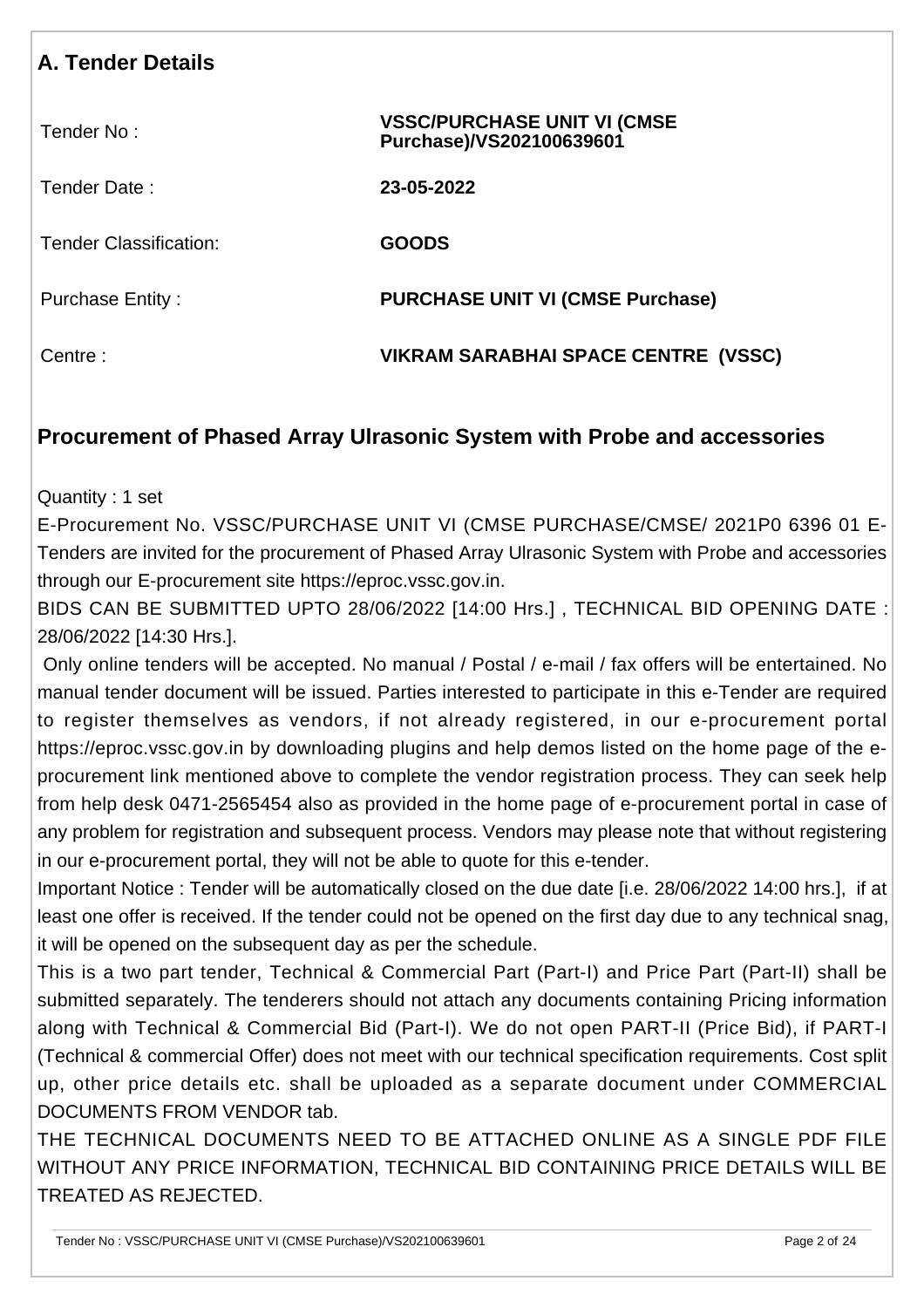Price bid opening date indicated in the schedule is tentative only. Actual date will be determined after evaluation of techno commercial bid. Quotations shall be uploaded as a separate documents

# **A.1 Tender Schedule**

| <b>Bid Submission Start Date:</b> | 23-05-2022 14:17 |
|-----------------------------------|------------------|
| Bid Clarification Due Date:       | 14-06-2022 17:15 |
| <b>Bid Submission Due Date:</b>   | 28-06-2022 14:00 |
| <b>Bid Opening Date:</b>          | 28-06-2022 14:30 |
| Price Bid Opening Date:           | 18-07-2022 10:30 |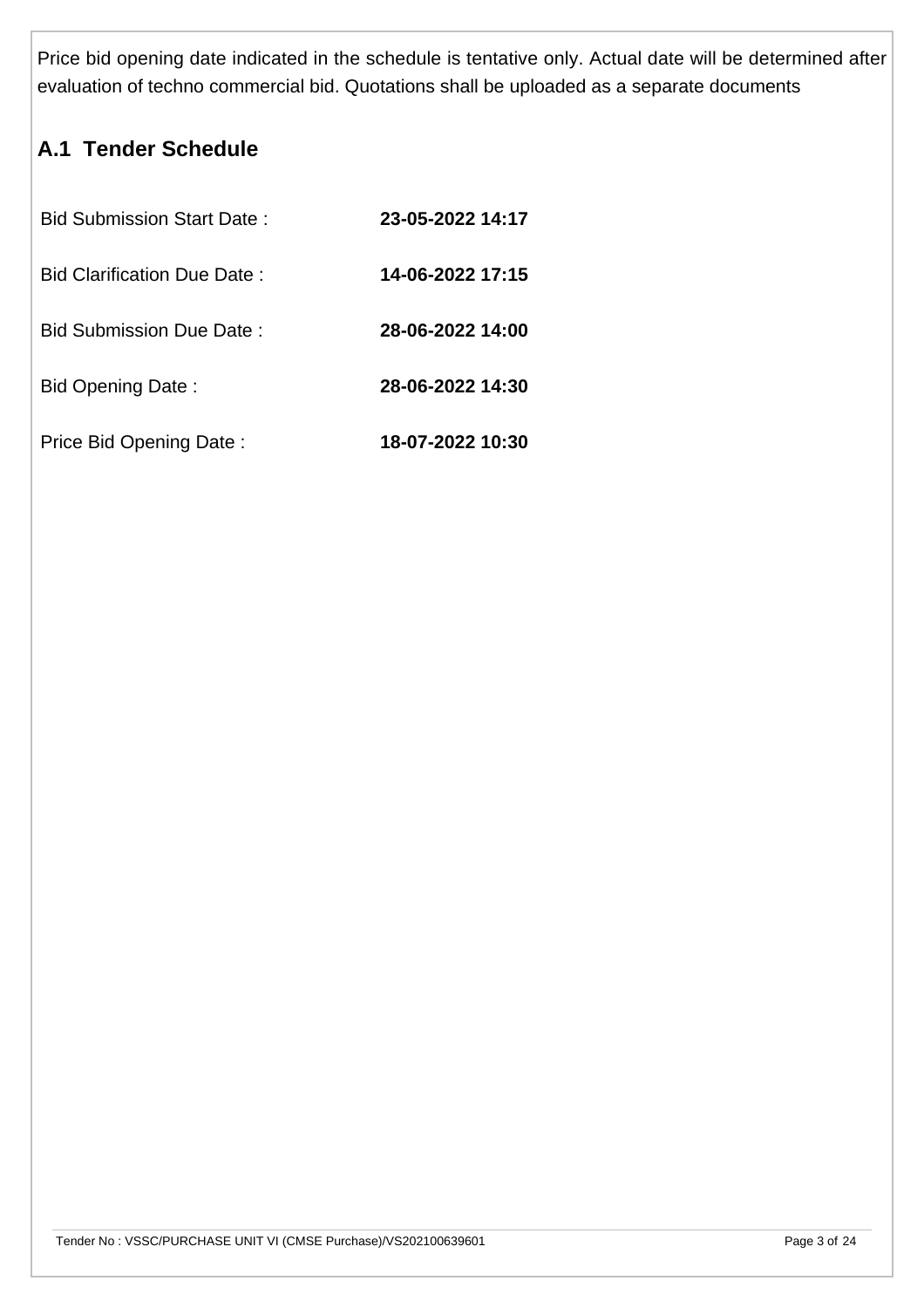### **B. Tender Attachments**

NA

### **Instructions To Vendors**

#### **1. Form No 20**

1. INSTRUCTIONS TO TENDERERS

1. Quotation/Open Authorization shall be submitted online [only] complying specified schedule.

2. Late tenders and delayed tenders will not be considered.

3. Quotation should be valid for at least 90 days from the date of opening of the tender. [Mandatory] 4. As a Government of India Department, this office is exempted from payment of Octroi and similar local levies. Tenderers shall ensure that necessary Exemption Certificates are obtained by them from the Purchase Officer concerned to avoid any payment of such levies.

5. a) Your quotation should be valid for 90 days (Single Part Tender) / 180 days (Two Part Tender) from the date of opening of the tender. [Mandatory]

 b) Prices are required to be quoted according to the units indicated in the annexed tender form. When quotations are given in terms of units other than those specified in the tender form, relationship between the two sets of units must be furnished.

6. Preference will be given to those tenders offering supplies from ready stocks and on the basis of FOR destination/delivery at site.

7. (a) All available technical literature, catalogues and other data in support of the specifications and details of the items should be attached along with the offer.

 (b) Samples, if called for, should be submitted free of all charges by the tenderer and the Purchaser shall not be responsible for any loss or damage thereof due to any reason whatsoever. In the event of non acceptance of tender, the tenderer will have to remove the samples at his own expense.

 (c) Approximate net and gross weight of the items offered shall be indicated in your offer. If dimensional details are available the same should also be indicated in your offer.

 (d) Specifications: Stores offered should strictly confirm to our specifications. Deviations, if any, should be clearly indicated by the tenderer in his quotation. The tenderer should also indicate the Make/Type number of the stores offered and provide catalogues, technical literature and samples, wherever necessary, along with the quotations. Test Certificates, wherever necessary, should be forwarded along with supplies. Wherever options have been called for in our specifications, the tenderer should address all such options. Wherever specifically mentioned by us, the tenderer could suggest changes to specifications with appropriate response for the same.

8. The purchaser shall be under no obligation to accept the lowest or any tender and reserves the right of acceptance of the whole or any part of the tender or portions of the quantity offered and the tenderers shall supply the same at the rates quoted.

9.The tenderer should supply along with his tender, the name of his bankers as well as the latest Income - Tax clearance certificate duly countersigned by the Income-Tax Officer of the Circle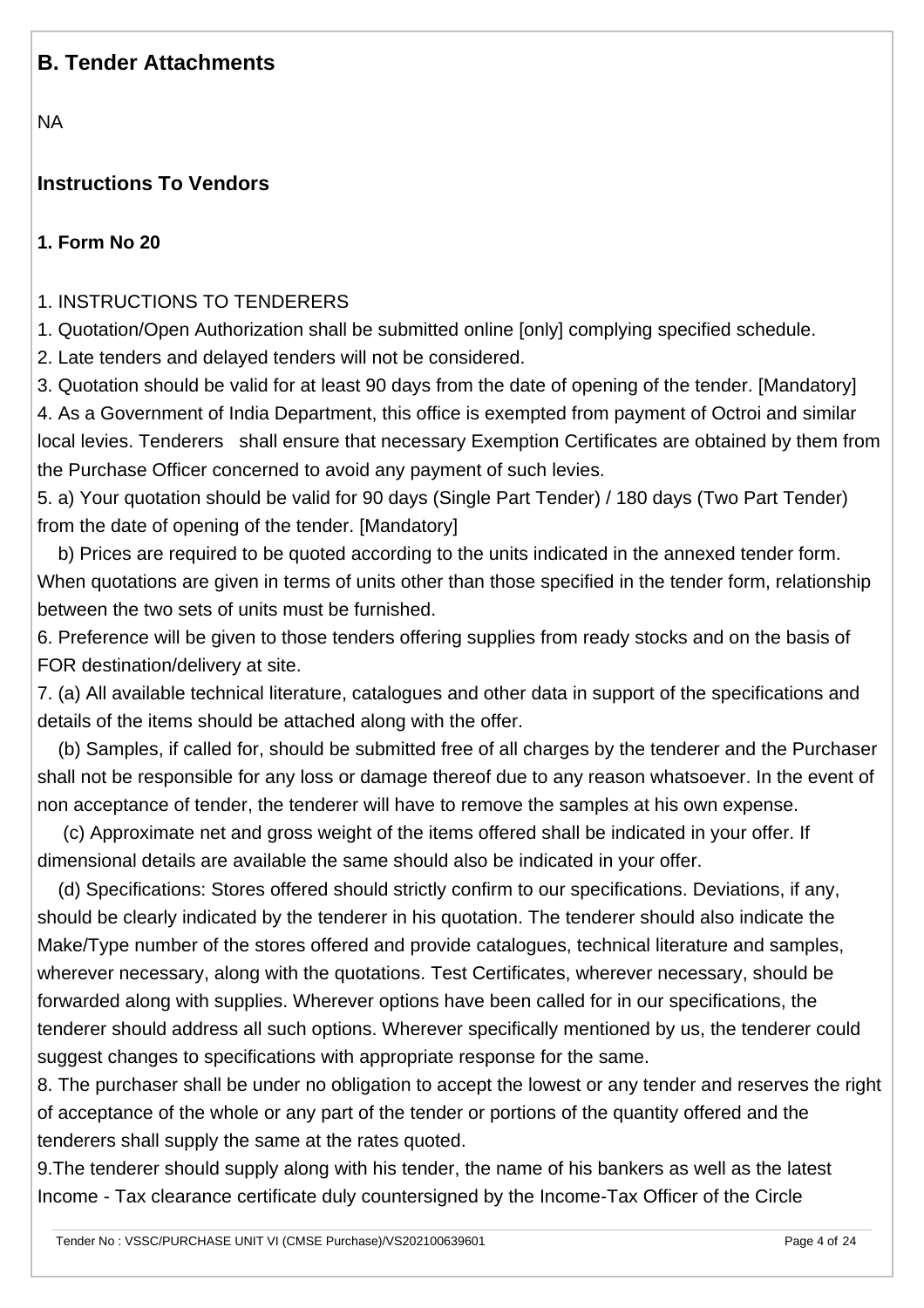concerned under the seal of his office, if required by the Purchaser.

10. The Purchaser reserves the right to place order on the successful tenderer for additional quantity up to 25% of the quantity offered by them at the rates quoted.

11. The authority of the person signing the tender, if called for, should be produced.

### TERMS & CONDITIONS OF TENDER

1. DEFINITIONS :

(a) The term Purchaser shall mean the President of India or his successors or assigns.

(b) The term Contractor shall mean, the person, firm or company with whom or with which the order for the supply of stores is placed and shall be deemed to include the Contractor's successors, representative, heirs, executors and administrators unless excluded by the Contract.

c) The term Stores shall mean what the Contractor agrees to supply under the Contract as specified in the Purchase Order including erection of plants & machinery and subsequent testing, should such a condition is included in the Purchase Order.

d) The term ÃÂÃÂÂÃÂÂÂPurchase OrderÃÂÂÃÂÂÂÂÂÂÂÂÂÂ shall mean the communication signed on behalf of the Purchaser by an Officer duly authorized intimating the acceptance on behalf of the Purchaser on the terms and conditions mentioned or referred to in the said communication accepting the tender or offer of the Contractor for supply of stores or plant, machinery or equipment or part thereof.

2. PRICES:

Tender offering firm prices will be preferred. Where a price variation clause is insisted upon by a tenderer, quotation with a reasonable ceiling should be submitted. Such offers should invariably be supported by the base price taken into account at the time of tendering and also the formula for any such variation/s.

3. SECURITY DEPOSIT:

On acceptance of the tender, the Contractor shall, at the option of the Purchaser and within the period specified by him, deposit with him, in cash or in any other form as the Purchaser may determine, security deposit not exceeding three percent of the value of the Contract as the Purchaser shall specify. If the Contractor is called upon by the Purchaser to deposit, SECURITY and the Contractor fails to provide the security within the period specified, such failure shall constitute a breach of the Contract, and the Purchaser shall be entitled to make other arrangements for the re-purchase of the stores Contracted at the risk of the Contractor in terms of Sub-Clause (ii) and (iii) of clause 10(b) hereof and/or to recover from the Contractor, damages arising from such cancellation. 4. GUARANTEE & REPLACEMENT :

(a) The Contractor shall guarantee that the stores supplied shall comply fully with the specifications laid down, for material, workmanship and performance.

(b) For a period of twelve months after the acceptance of the stores, if any defects are discovered therein or any defects therein found to have developed under proper use, arising from faulty stores design or workmanship, the Contractor shall remedy such defects at his own cost provided he is called upon to do so within a period of 14 months from the date of acceptance thereof by the purchaser who shall state in writing in what respect the stores or any part thereof are faulty.

(c) If, in the opinion of the purchaser, it becomes necessary to replace or renew any defective stores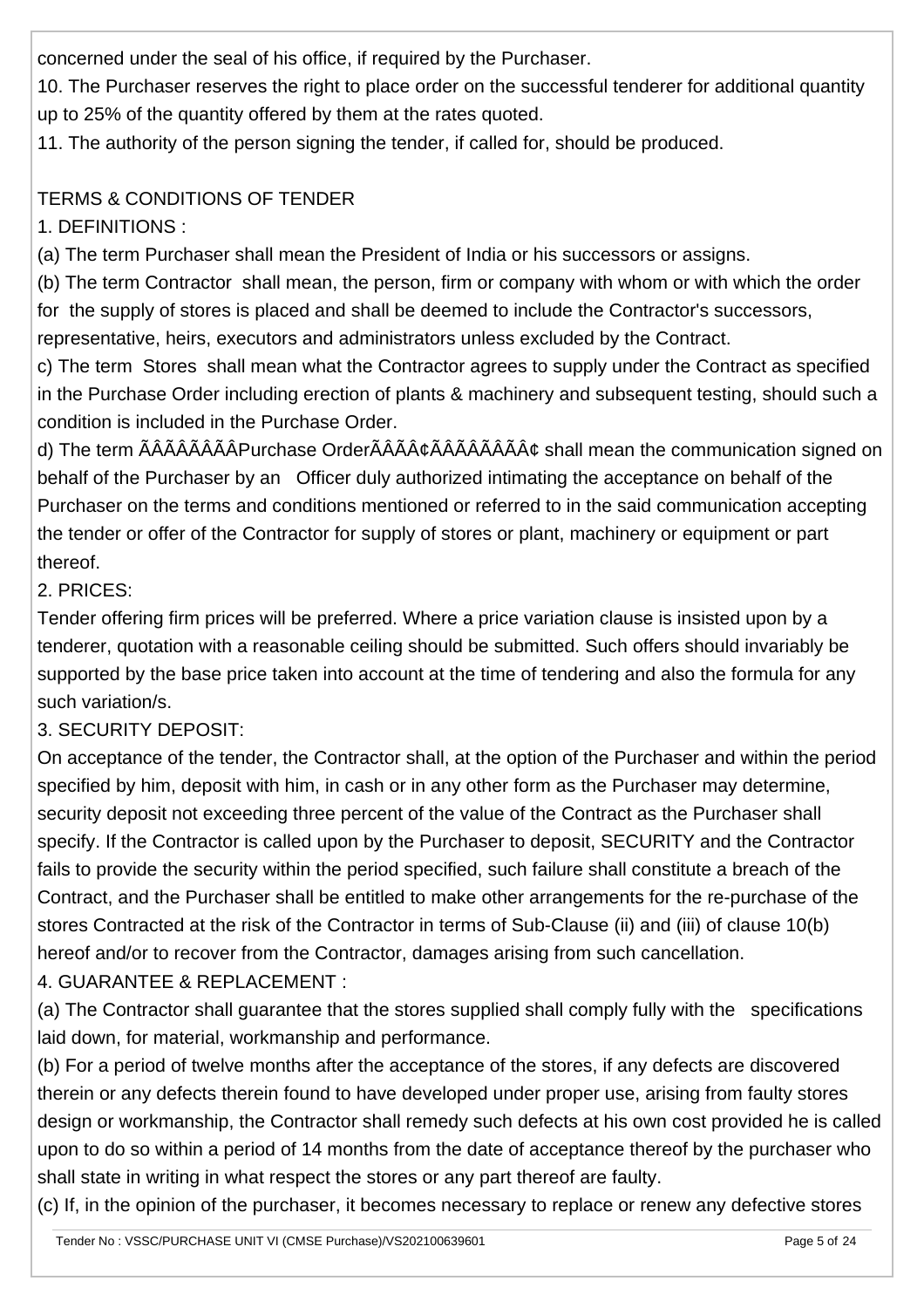such replacement or renewal shall be made by the Contractor free of all costs to the purchaser, provided the notice informing the Contractor of the defect is given by the purchaser in this regard within the said period of 14 months from the date of acceptance thereof.

(d) Should the Contractor fail to rectify the defects, the purchaser shall have the right to reject or repair or replace at the cost of the Contractor the whole or any portion of the defective stores.

(e) The decision of the purchaser notwithstanding any prior approval or acceptance or inspection thereof on behalf of the purchaser, as to whether or not the stores supplied by the Contractor are defective or any defect has developed within the said period of 12 months or as to whether the nature of the defects requires renewal or replacement, shall be final, conclusive and binding on the Contractor.

(f) To fulfill guarantee conditions outlined in clause 4 (a) to (e) above, the Contractor shall, at the option of the purchaser, furnish a Bank Guarantee (as prescribed by the purchaser) from a Bank approved by the purchaser for an amount equivalent to 3% of the value of the Contract along with first shipment documents. On the performance and completion of the Contract in all respects, the Bank Guarantee will be returned to the Contractor without

any interest.

(g) All the replacement stores shall also be guaranteed for a period of 12 months from the date of arrival of the stores at purchaser's site.

(h) Even while the 12 months guarantee applies to all stores, in case where a greater period is called for by our specifications then such a specification shall apply in such cases the period of 14 months referred to in Para 4 (b) & (c) shall be the asked for guarantee period plus two months. 5. PACKING FORWARDING & INSURANCE :

The Contractor will be held responsible for the stores being sufficiently and properly packed for transport by rail, road, sea or air to withstand transit hazards and ensure safe arrival at the destination. The packing and marking of packages shall be done by and at the expense of the Contractor. The purchaser will not pay separately for transit insurance, all risks in transit being exclusively of the Contractor and the Purchaser shall pay only for such stores as are actually received in good condition in accordance with the Contract.

## 6. DESPATCH :

The Contractor is responsible for obtaining a clear receipt from the Transport Authorities specifying the goods despatched. The consignment should be despatched with clear Railway Receipt/Lorry Receipt. If sent in any other mode, it shall be at the risk of the Contractor. Purchaser will take no responsibility for short deliveries or wrong supply of goods when the same are booked on 'said to contain' basis. Purchaser shall pay for only such stores as are actually received by them in accordance with the Contract.

## 7. TEST CERTIFICATE :

Wherever required, test certificates should be sent along with the despatch documents. 8. ACCEPTANCE OF STORES:

 (a) The stores shall be tendered by the Contractor for inspection at such places as may be specified by the purchaser at the Contractor's own risk, expense and cost.

(b) It is expressly agreed that the acceptance of the stores Contracted for, is subject to final approval by the purchaser, whose decision shall be final.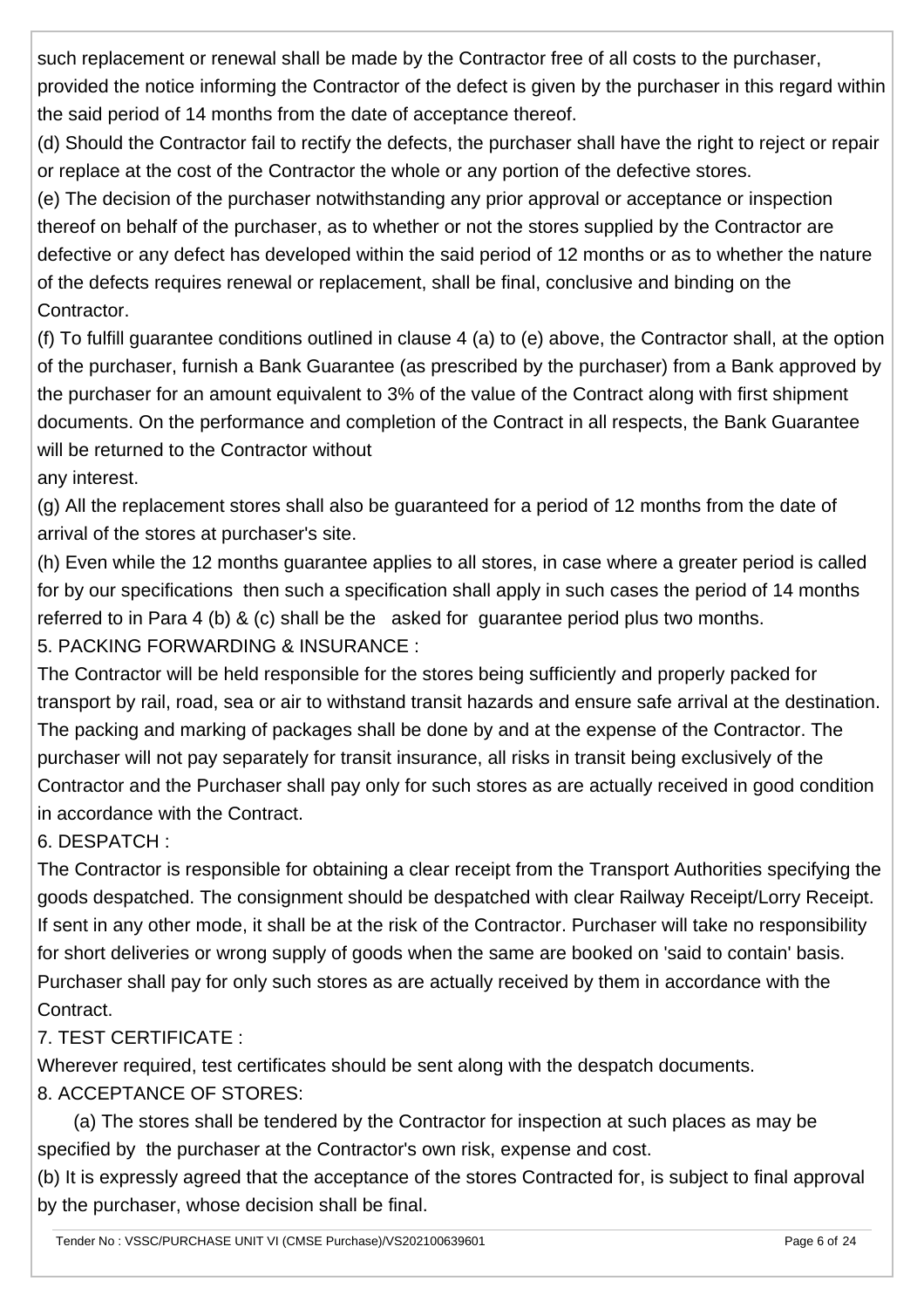(c) If, in the opinion of the purchaser, all or any of the stores do not meet the performance or quality requirements specified in the Purchase Order, they may be either rejected or accepted at a price to be fixed by the purchaser and his decision as to rejection and the prices to be fixed shall be final and binding on the Contractor.

 (d) If the whole or any part of the stores supplied are rejected in accordance with Clause No. 8 (c) above, the purchaser shall be at liberty, with or without notice to the Contractor, to purchase in the open market at the expense of the Contractor stores meeting the necessary performance and quality Contracted for in place of those rejected, provided that either the purchase, or the agreement to purchase, from another supplier is made within six months from the date of rejection of the stores as aforesaid.

#### 9. REJECTED STORES:

Rejected stores will remain at destination at the Contractor's risk and responsibility. If instructions for their disposal are not received from the Contractor within a period of 14 days from the date of receipt of the advice of rejection, the purchaser or his representative has, at his discretion, the right to scrap or sell or consign the rejected stores to Contractor's address at the Contractor's entire risk and expense, freight being payable by the Contractor at actuals.

10. DELIVERY:

(a) The time for and the date of delivery of the stores stipulated in the Purchase Order shall be deemed to be the essence of the Contract and delivery must be completed on or before the specified dates.

(b) Should the Contractor fail to deliver the stores or any consignment thereof within the period prescribed for such delivery, the purchaser shall be entitled at his option either.

 (i) to recover from the Contractor as agreed liquidated damages and not by way of penalty, a sum of 0.5% per week of the price of any stores which the Contractor has failed to deliver as aforesaid or during which the delivery of such store may be in arrears subject to a minimum of 10%, or (ii) to purchase from elsewhere, without notice to the Contractor on the account and at the risk of the Contractor, the stores not delivered or others of a similar description (where others exactly complying with the particulars, are not, in the opinion of the purchaser, readily procurable, such opinion being final) without cancelling the Contract in respect of the consignment (s) not yet due for delivery, or (iii) to cancel the Contract or a portion thereof and if so desired to purchase or authorise the purchase of stores not so delivered or others of a similar description (where others exactly if complying with the particulars are not, in the opinion of the purchaser, readily procurable, such opinion final) at the risk and cost of the Contractor.

In the event of action being taken under sub-clause (ii) & (iii) of clause 10 (b) above, the Contractor shall be liable for any loss which the purchaser may sustain on that account, provided that the repurchase or if there is an agreement to repurchase then such agreement is made within six months from the date of such failure. But the Contractor shall not be entitled to any gain on such re-purchase made against default. The manner and method of such re-purchase shall be at the discretion of the purchaser, whose decision shall be final. It shall not be necessary for the purchaser to serve a notice of such re-purchase on the defaulting Contractor. This right shall be without prejudice to the right of the purchaser to recover damages for breach of Contract by the Contractor.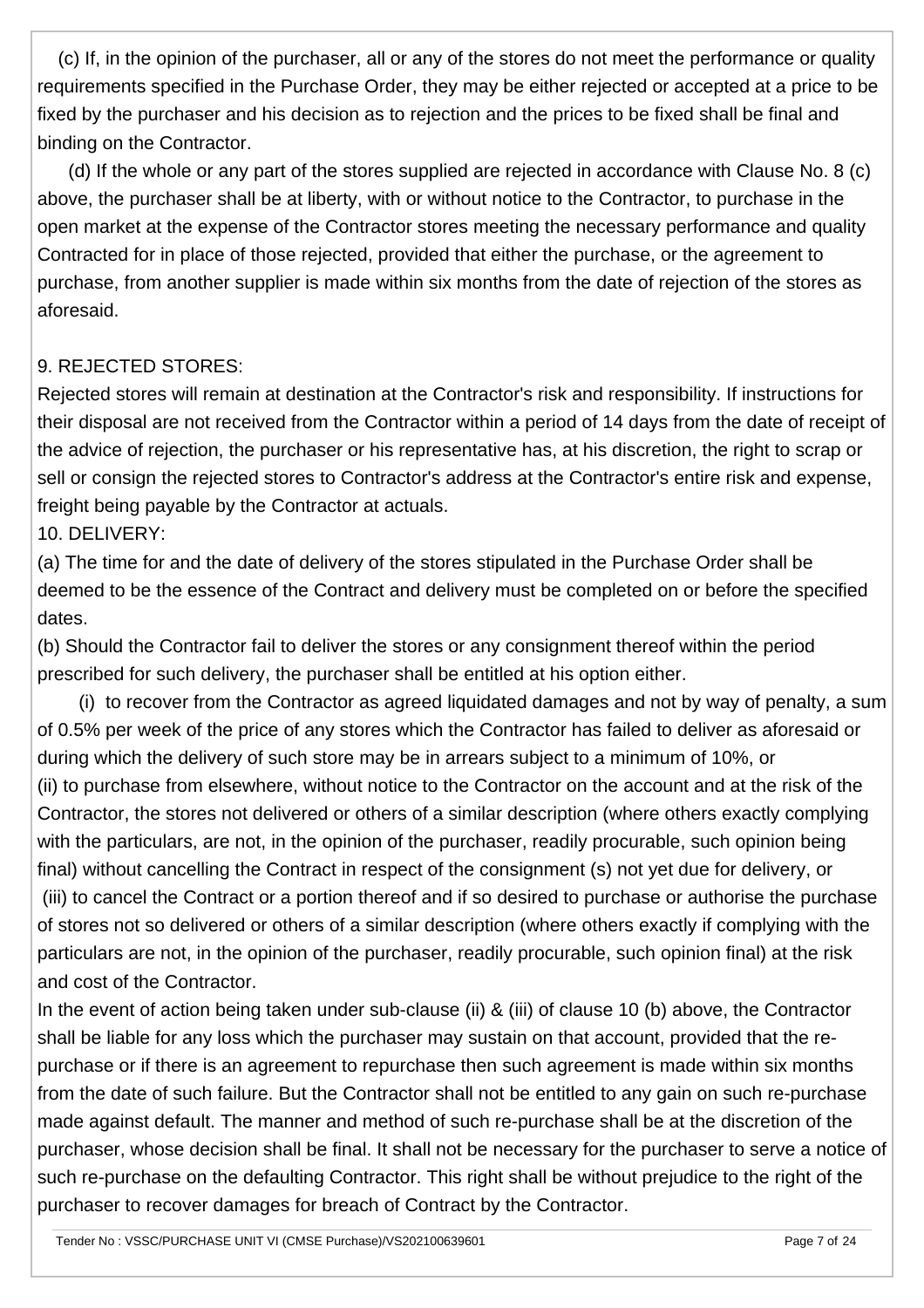#### 11. EXTENSION OF TIME :

As soon as it is apparent that the Contract dates cannot be adhered to, an application shall be sent by the Contractor to the purchaser. If failure, on the part of the Contractor, to deliver the stores in proper time shall have arisen from any cause which the purchaser may admit as reasonable ground for an extension of the time (and his decision shall be final) he may allow such additional time as he considers it to be justified by circumstances, of the case without prejudice to the purchasers right to recover liquidated damages under clause 10 thereof.

12. ERECTION OF PLANT & MACHINERY :

Wherever erection of a plant or machinery is the responsibility of the Contractor as per the terms of the Contract and in case the Contractor fails to carry out the erection as and when called upon to do so within the period specified by the purchaser, the purchaser shall have the right to get the erection done through any source of his choice. In such an event, the Contractor shall be liable to bear any additional expenditure that the purchaser is liable to incur towards erection. The Contractor shall, however, not be entitled to any gain due to such an action by the purchaser.

13. PAYMENT :

Contractor's bill will be passed for payment only after the stores have been received, inspected and accepted by the Purchaser.

14. MODE OF PAYMENT :

Normally payment will be made for the accepted stores within 30 days from the date of receipt of the materials.

#### 15. RECOVERY OF SUM DUE:

Whenever any claim for the payment of, whether liquidated or not, money arising out of or under this Contract against the Contractor, the purchaser shall be entitled to recover such sum by appropriating in part or whole, the security deposited by the Contractor, if a security is taken against the Contract. In the event of the security being insufficient or if no security has been taken from the Contractor, then the balance or the total sum recoverable as the case may be, shall be deducted from any sum then due or which at any time thereafter may become due to the Contractor under this or any other Contract with the purchaser. Should this sum be not sufficient to cover the full amount recoverable, the Contractor shall pay to the purchaser on demand the remaining balance due. Similarly, if the purchaser has or makes any claim, whether liquidated or not, against the Contractor under any other Contract with the purchaser, the payment of all moneys payable under the Contract to the Contractor including the security deposit shall be withheld till such claims of the purchaser are finally adjudicated upon and paid by the Contractor.

16. INDEMNITY :

The Contractor shall warrant and be deemed to have warranted that all stores supplied against this Contract are free and clean of infringement of any Patent, Copyright or Trademark, and shall at all times indemnify the purchaser against all claims which may be made in respect of the stores for infringement of any right protected by Patent Registration of design or Trade mark and shall take all risk of accidents or damage which may cause a failure of the supply from whatever cause arising and the entire responsibility for sufficiency of all means used by him for the fulfillment of the contract.

#### 17. ARBITRATION :

Tender No : VSSC/PURCHASE UNIT VI (CMSE Purchase)/VS202100639601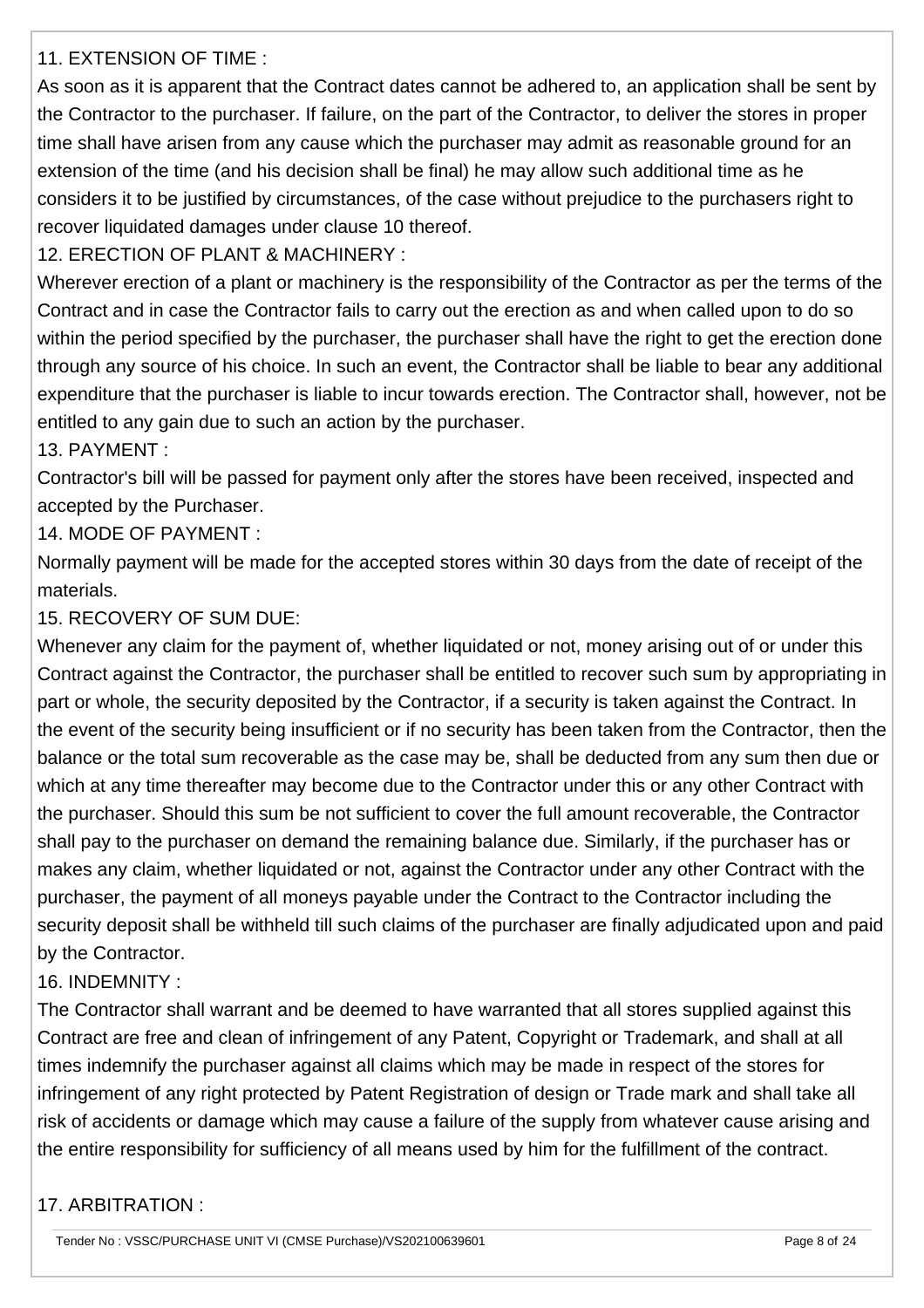In the event of any question, dispute or difference arising under these conditions or any conditions contained in the Purchase Order or in connection with this Contract (except as to any matter the decision of which is specially provided for by these conditions), the same shall be referred to the sole arbitration of the Head of the Purchase office or some other person appointed by him. It will be no objection that the arbitrator is a Government servant, that he had to deal with matter to which the Contract relates or that in the course of his duties as Government servant he has expressed views on all or any other matters in dispute or difference. The award of the arbitrator shall be final and binding on the parties of this Contract.

If the arbitrator be the Head of the Centre/Unit ÃÂâÃÂÃÂÃÂÃÂÂÂÂ

(i) In the event of his being transferred or vacating his office by resignation or otherwise, it shall be lawful for his successor-in-office either to proceed with reference himself, or to appoint another person as arbitrator, or

(ii) In the event of his being unwilling or unable to act for any reason, it shall be lawful for the Head of the Centre/Unit to appoint another person as arbitrator.

If the arbitrator be a person appointed by the Head of the Purchase Office

In the event of his dying, neglecting or refusing to act or resigning or being unable to act, for any reason, it shall be lawful for the Head of the Centre/Unit either to proceed with the reference himself or appoint another person as arbitrator in place of the outgoing arbitrator.

Subject as aforesaid the Arbitration & Conciliation Act 1996 and the rules there under and any statutory modifications thereof for the time being in force shall be deemed to apply to the arbitration proceedings under this Clause. The Arbitrator shall have the power to extend with the consent of the purchaser and the Contractor the time for making and publishing the award. The venue of arbitration shall be the place as purchaser in his absolute discretion may determine. Work under the Contract shall, if reasonably possible, continue during arbitration proceedings.

In the event of any dispute or difference relating to the interpretation and application for the provisions of the Contracts, such dispute or difference shall be referred by either party to Arbitration of one of the Arbitrations in the Department of Public Enterprises. The Arbitration Act 1996 shall not be applicable to arbitration under this clause. The award of the Arbitrator shall be binding upon the parties to the dispute provided however any party aggrieved by such award may make a further reference for setting aside or revision of the award to the Law Secretary, Department of Legal Affairs. Ministry of Law & Justice, Govt. of India. The parties to the dispute will share equally, the cost of arbitration as intimated by Arbitrator.

18. COUNTER TERMS AND CONDITION OF SUPPLIERS :

 Where counter terms and conditions printed or cyclostyled conditions have been offered by the supplier, the same shall not be deemed to have been accepted by the Purchaser, unless specific written acceptance thereof is obtained.

#### 19. SECURITY FOR PURCHASE OF MATERIALS :

Successful tenderer will have to furnish in the form of a bank guarantee or any other form as called for by the purchaser towards adequate security for the materials and properties provided by the Purchaser for the due execution of the Contract.

\*\*\*\*\*\*\*\*\*\*\*\*\*\*\*\*\*\*\*\*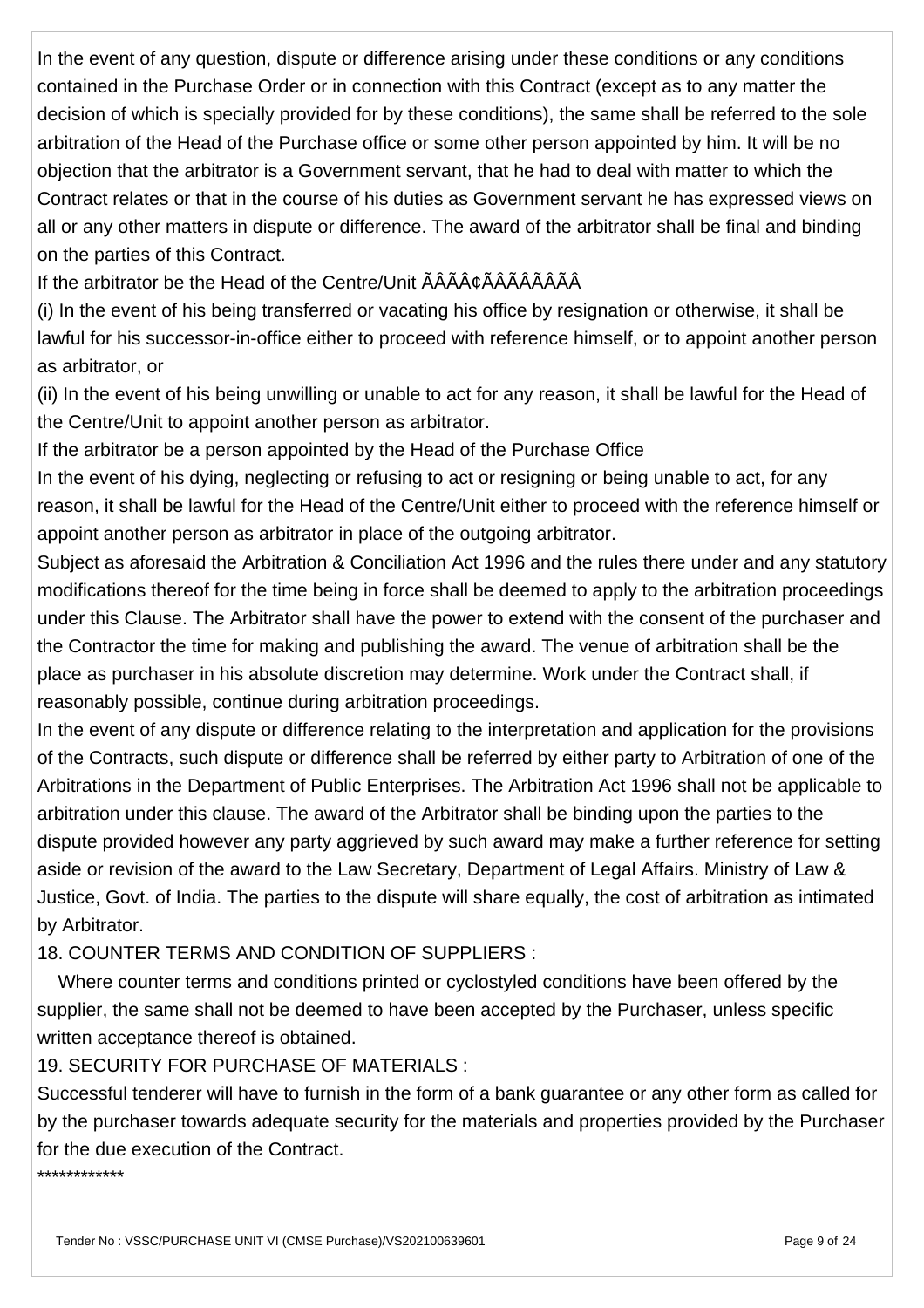### **2. GENERAL TERMS & CONDITONS (WITH WARRANTY)**

1. 10.Security deposit : You should submit Bank Guarantee (Rs.200/- stamp paper) for 3% order value (DOS:PM:09 format enclosed) from a Nationalised/Scheduled bank valid for 2 months beyond the date of completion of order along with order acknowledgement. This security deposit without any interest thereon shall be returned to the Contractor on successful completion of the contract or shall be adjusted/forfeited against non-fulfillment of any of the contractual obligations.

2. 11.Warranty: Warranty should be indicated in the quotation if applicable

3. 12.Performance Bank Guarantee: You shall furnish performance Bank Guarantee in Rs.200/-non judicial stamp paper from a Nationalized/Scheduled Bank Equivalent to 3% of the order value which shall be valid beyond 2 months from the expiry of warranty/guarantee period.

4. 13.We would like to have more than one source of supply and the final orders will be given accordingly to the qualified bidders.

5. 16. VSSC-CMSE has a right to cancel the tender without assigning any reason etc.

6. 17. If you are unable to submit offer, the same may be communicated to us before the due date.

7. 18. "If any of the bidders submit any forged or false documents along with the tender, such tenders

will be summarily rejected and such bidders will be blacklisted for all future tenders."

8. 19. All Tax invoices issued by suppliers/Service providers on or after July 01,2017 shall invariably

 bear their GST Registration No.(GSTIN) applicable GST rates and HSN Code. In the absence of

which, the invoices shall not be processed for payment.

9. 20. (a) Any bidder from a country which shares a land border with India will be eligible to bid in this tender, only if the bidder is registered with the Competent Authority. Competent Authority for the purpose of registration shall be the Registration Committee constituted by the Department for Promotion of Industry and Internal Trade (DPIIT).

10. 2.Please keep & confirm the offer validity minimum 90 days from the date of opening of tender.

11. 3.We are eligible for partial exemption of IGST vide Ministry of Finance, Dept. of Revenue,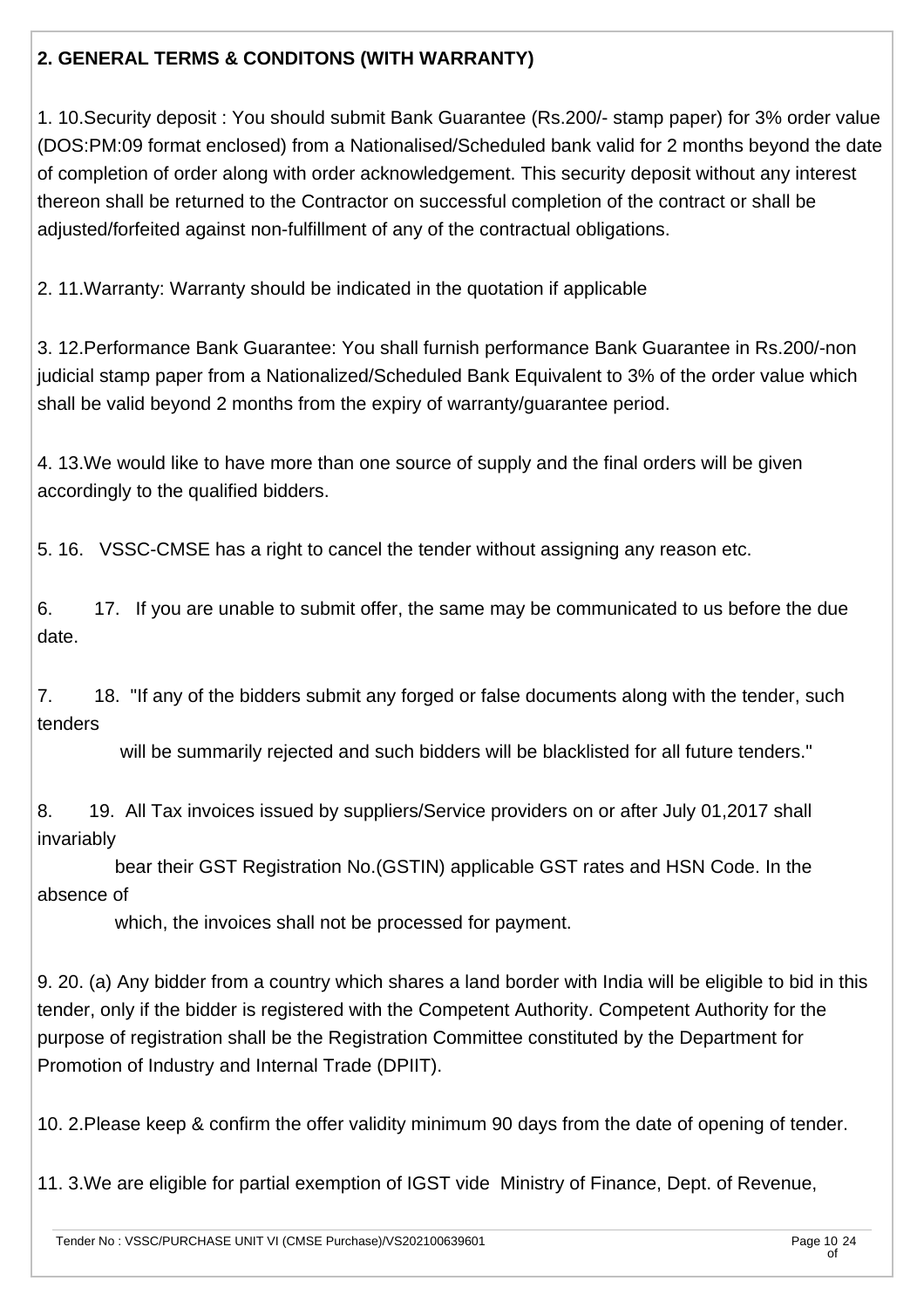NotificationNo. 47/2017 Central Tax (Rate) dated 14.11.2017Â/and Government of Kerala, Taxes(B) Department Notification No.169/2017/TAXES dated 15.11.2017.

Please submit your quotations accordingly.

12. 4.We are eligible for partial exemption of CGST and SGST vide Notification No: 45/2017 dtd 14/11/2017 and No: 169/2017/TAXES dtd 15/11/2017 respectively. Necessary Exemption Certificates will be issued on demand.

13. 6.Delivery term: Our standard delivery term is FOR : CMSE-VSSC. In case of Ex- Works, please indicate packing, forwarding & freight charges up to VSSC, separately. (For more details please see Form No. 19/20/21/22/ 23 attached)

14. 8.In order to avail of the benefits extended to by Govt. of India to the Micro and Small Sectors, please submit attested copy of the valid Entrepreneur Memorandum Part-II signed by the General Manager, District Industries Centre / UdyogAdhar/ NSIC Registration Certification along with your offer.

15. 9.Liquidated damages: The delivery period quoted by you and stipulated in the Purchase Order shall be deemed to be the essence of the order and delivery must be completed not later than the dates specified therein as otherwise VSSC shall have the right to recover a sum @ 0.5% of the order value per week/part of a week or 0.5%of the value of the stores for which the delivery is delayed for each week of delay, as the case may be, subject to a maximum of 10% of the order value.

16. (b) Validity of Registration: Registration should be valid at the time of submission of bids and should be valid at the time of placement of order.

17. (c) Any false declaration and non-compliance of the above would be a ground for immediate rejection of offer or termination of the contract and further legal action in accordance with the laws

18. General Conditions:

1.Payment: Our standard payment term is 100% within 30 days on receipt and acceptance of the item at our site in the case of indigenous order and SIGHT DRAFT in the case of foreign orders. Bank Charges to respective accounts.

3. This is a 2 PART TENDER. Please attach your quotation in pdf document seperately.(part I - without price information & part 2 - witih price information)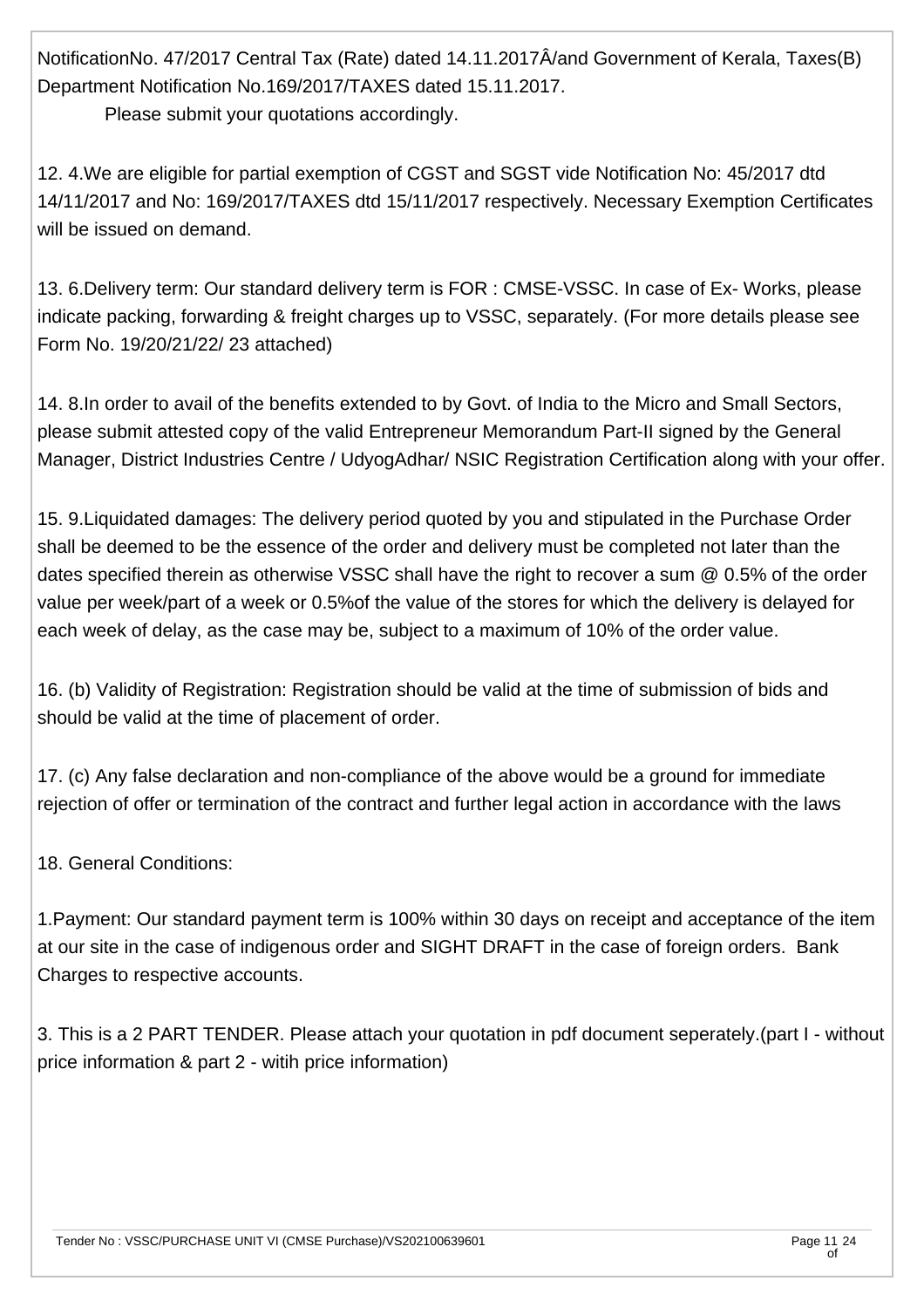# **C. Bid Templates**

### **C.1 Technical Bid - Phased Array Ulrasonic System with Probe and accessories**

### **1. Phased Array Ultrasonic System with Probes and Accessories**

#### **Item specifications for Phased Array Ultrasonic System with Probes and Accessories**

| SI No | Specification   | Value                                                                                                                                                                                                                                                                                                                                                                                                                                                                                                                                                                                                                               | Compliance         | <b>Offered</b><br>Specification | Remark |
|-------|-----------------|-------------------------------------------------------------------------------------------------------------------------------------------------------------------------------------------------------------------------------------------------------------------------------------------------------------------------------------------------------------------------------------------------------------------------------------------------------------------------------------------------------------------------------------------------------------------------------------------------------------------------------------|--------------------|---------------------------------|--------|
| 1     | A. Introduction | Composites Entity,<br>VSSC, Trivandrum is<br>looking for a portable<br><b>Phased Array</b><br><b>Ultrasonic Testing</b><br>(PAUT) solution to<br>test large composite<br>panels. Photograph<br>of a typical curved<br>panel is shown in<br>Figure 1 whose<br>thickness varies from<br>$0.6$ mm to 3 mm.<br>The panel is a 90<br>degree sector of a<br>4000 mm diameter<br>cylinder with a height<br>of 1200 mm. The<br>solution shall be<br>capable of providing<br>ultrasonic results in<br>the form of C-scan<br>image(s) using<br>appropriate<br>combination of<br>PAUT unit, probe<br>with cable with the<br>help of a scanner. | Yes / No / Explain |                                 |        |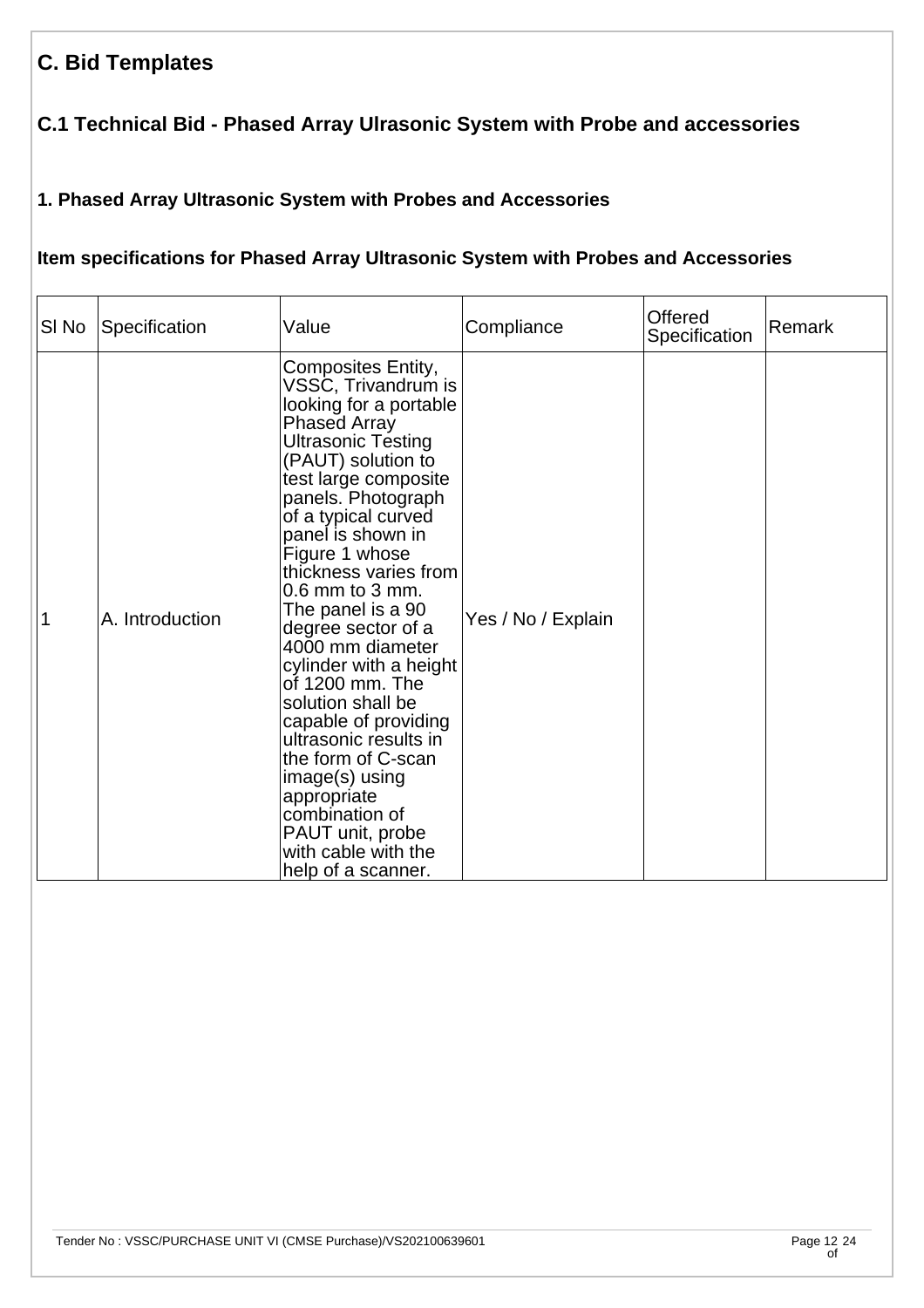| $\overline{2}$ | B. Scope of supply   | Major components of<br>supply include:<br><b>Phased Array</b><br>1.<br>unit. This unit shall<br>be compatible with<br><b>Phased Array</b><br>Probes of M/s<br>Olympus Make.<br>2.<br><b>PC</b> Analysis<br>Software and NDT<br>setup design<br>software<br>3.<br>Suitable<br><b>Phased Array Probe</b><br>Provision for<br>4.<br>integrating software<br>& hardware of<br>appropriate 2-D<br>Scanner at a later<br>point of time.<br>However,<br>demonstration on the<br>specimen and panel<br>shall be done along<br>with the scanner.<br>The nominal<br>specifications of the<br>components are<br>given below: | Yes / No / Explain |  |
|----------------|----------------------|-------------------------------------------------------------------------------------------------------------------------------------------------------------------------------------------------------------------------------------------------------------------------------------------------------------------------------------------------------------------------------------------------------------------------------------------------------------------------------------------------------------------------------------------------------------------------------------------------------------------|--------------------|--|
| 3              | I. Phased Array Unit |                                                                                                                                                                                                                                                                                                                                                                                                                                                                                                                                                                                                                   |                    |  |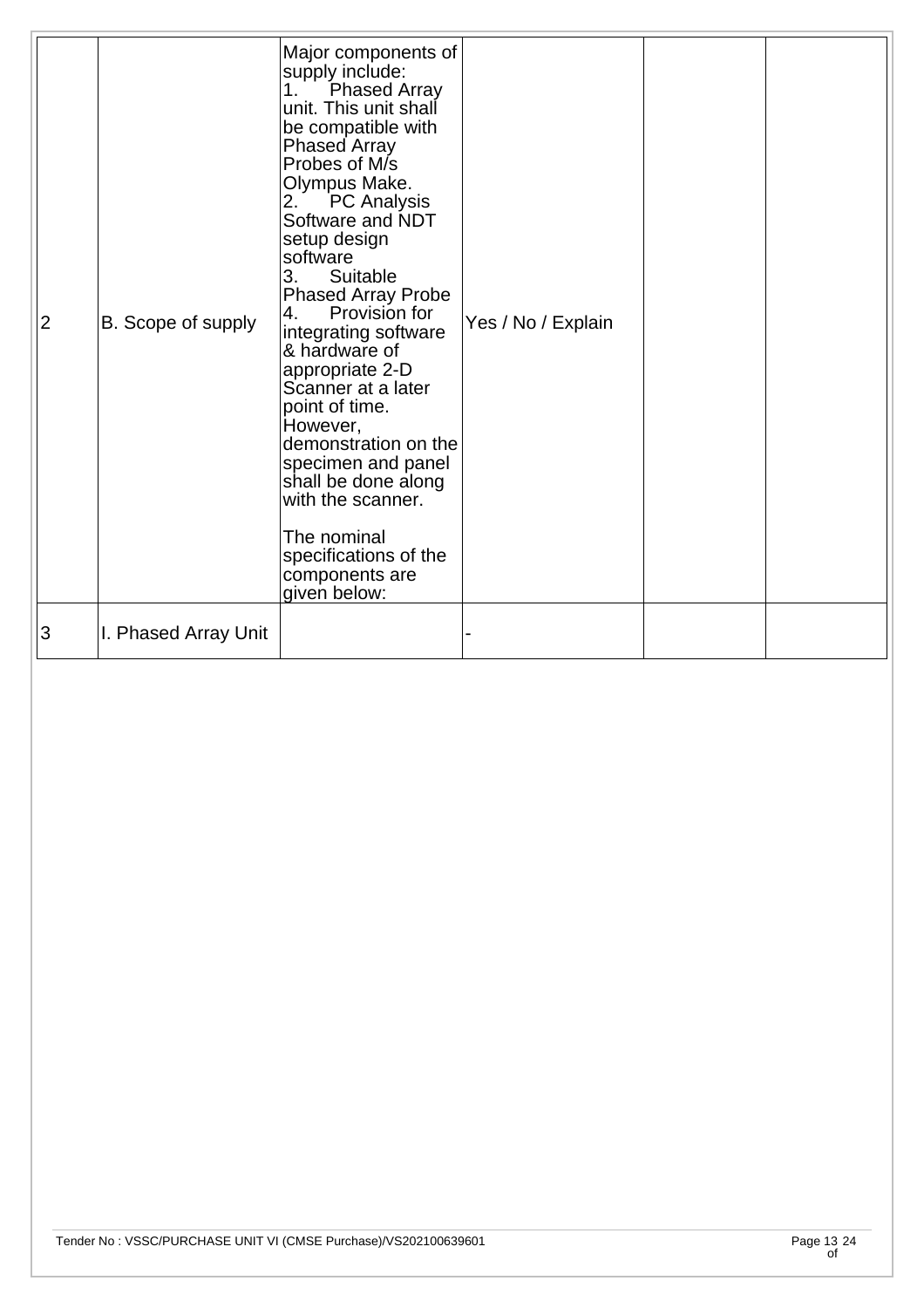| 4 | General | a. The system shall<br>be capable of<br>providing maximum<br>resolution for thin<br>composite laminate<br>structure.<br>b. The system shall<br>be compatible with<br><b>Phased Array</b><br>Probes of M/s<br>Olympus Make.<br>c. The system<br>offered shall be<br>Compact, Portable<br>and light weight for<br>field use.<br>d. The system shall<br>be capable of<br>operating in Phased<br>array and<br>conventional<br>ultrasonic testing<br>modes.<br>e. Capable of using<br><b>1D Transmit-Receive</b><br>linear array probe in<br>Phased array testing<br>modes.<br>f. The offered system<br>shall contain the<br>hardware, Software,<br>short circuit<br>protected power<br>cable, Ethernet<br>cable, USB drive,<br>operating instruction<br>manual in English,<br>Certificates of<br>conformity to<br>international<br>standard, Foam<br>fitted carrying case,<br>AC adaptor, battery<br>pack, other related<br>accessories and<br>essential spares.<br>g. It shall have<br>multiple display<br>layout capability with<br>split screen.<br>h. The software<br>offered shall be user<br>friendly and simple<br>for Velocity, Wedge<br>Delay, Sensitivity,<br><b>TCG calibrations.</b><br>i. There shall be<br>facilities for auto<br>probe detection & | Yes / No / Explain |  |
|---|---------|---------------------------------------------------------------------------------------------------------------------------------------------------------------------------------------------------------------------------------------------------------------------------------------------------------------------------------------------------------------------------------------------------------------------------------------------------------------------------------------------------------------------------------------------------------------------------------------------------------------------------------------------------------------------------------------------------------------------------------------------------------------------------------------------------------------------------------------------------------------------------------------------------------------------------------------------------------------------------------------------------------------------------------------------------------------------------------------------------------------------------------------------------------------------------------------------------------------------------------------------------------------|--------------------|--|
|   |         | raw data storage.<br>j. The system shall<br>have provision for                                                                                                                                                                                                                                                                                                                                                                                                                                                                                                                                                                                                                                                                                                                                                                                                                                                                                                                                                                                                                                                                                                                                                                                                |                    |  |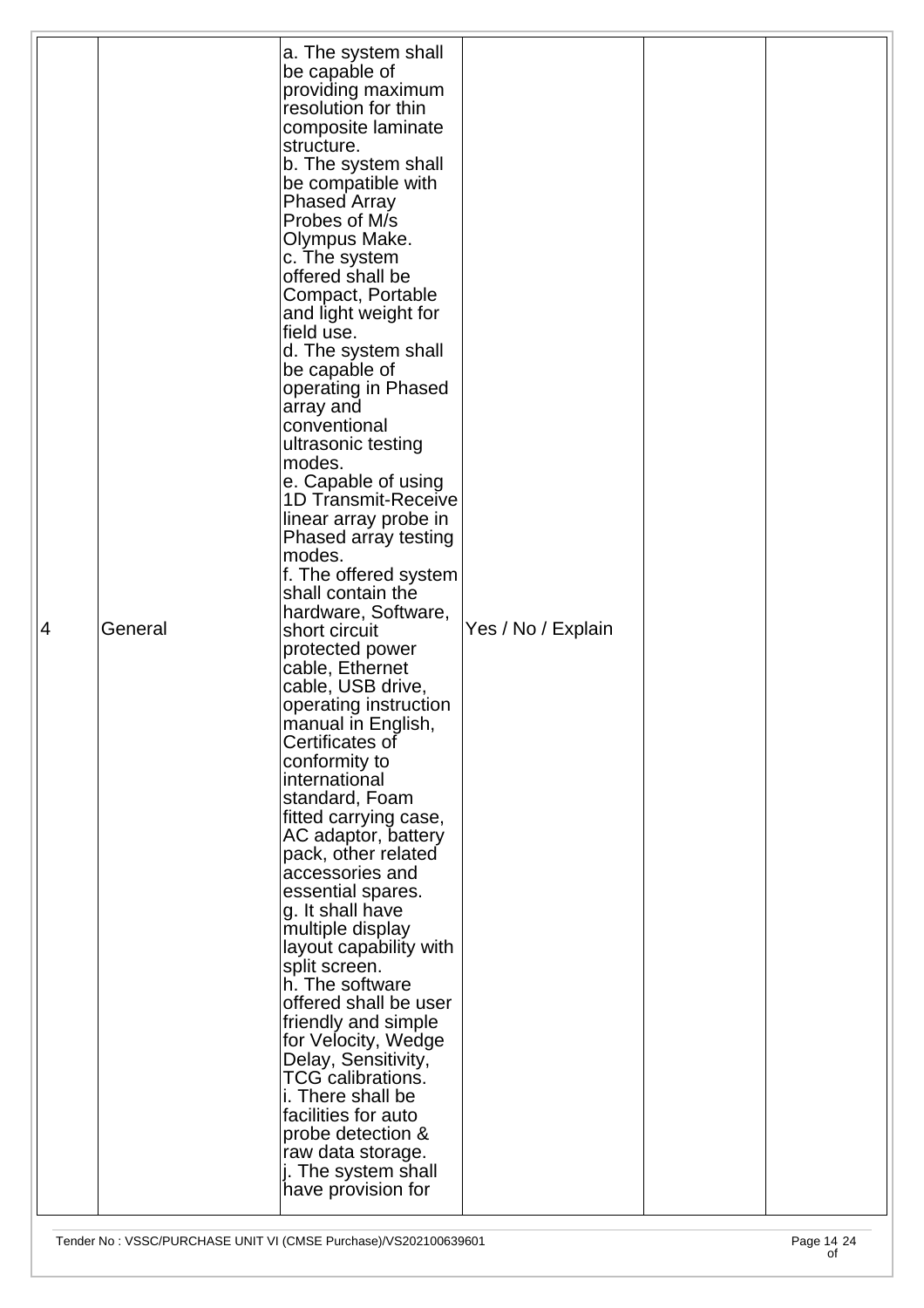|                  |                                    | inserting separate<br>removable and<br>scalable memory<br>device for data<br>storage which<br>preferably could be<br>engaged or<br>disengaged without<br>rebooting of the unit.<br>k. The system shall<br>have display options<br>for simultaneous<br>group viewing of A-<br>scan, B-scan and C-<br>scan images during<br>phased array mode<br>operation.<br>I. The system shall<br>have provisions for<br>zooming the<br>selected area of any<br>of the views to full<br>screen size during<br>acquisition and<br>analysis.<br>m. The system shall<br>have the capability to<br>draw and store<br>digital DAC.<br>n. It is preferable to<br>have additional X<br>and Y cursor options<br>with minimum two or<br>more cursers to<br>enable defect size<br>measurement. |                    |  |
|------------------|------------------------------------|------------------------------------------------------------------------------------------------------------------------------------------------------------------------------------------------------------------------------------------------------------------------------------------------------------------------------------------------------------------------------------------------------------------------------------------------------------------------------------------------------------------------------------------------------------------------------------------------------------------------------------------------------------------------------------------------------------------------------------------------------------------------|--------------------|--|
| 5                | <b>Pulser/Receiver</b><br>Aperture | 16 elements or more                                                                                                                                                                                                                                                                                                                                                                                                                                                                                                                                                                                                                                                                                                                                                    | Yes / No / Explain |  |
| 6                | No of elements                     | 128 elements or<br>more                                                                                                                                                                                                                                                                                                                                                                                                                                                                                                                                                                                                                                                                                                                                                | Yes / No / Explain |  |
| 7                | <b>PRF</b>                         | 10 Hz to 12 KHz or<br>better                                                                                                                                                                                                                                                                                                                                                                                                                                                                                                                                                                                                                                                                                                                                           | Yes / No / Explain |  |
| $\boldsymbol{8}$ | Digitizing frequency               | 60 MHz (12 bits) or<br>better                                                                                                                                                                                                                                                                                                                                                                                                                                                                                                                                                                                                                                                                                                                                          | Yes / No / Explain |  |
| 9                | <b>Band width</b>                  | Selectable                                                                                                                                                                                                                                                                                                                                                                                                                                                                                                                                                                                                                                                                                                                                                             | Yes / No / Explain |  |
| 10               | Gain                               | 0-75 dB or more,<br>Selectable in steps<br>of 0.5 dB or better                                                                                                                                                                                                                                                                                                                                                                                                                                                                                                                                                                                                                                                                                                         | Yes / No / Explain |  |
| 11               | <b>Frequency selection</b>         | 1-15MHz or better                                                                                                                                                                                                                                                                                                                                                                                                                                                                                                                                                                                                                                                                                                                                                      | Yes / No / Explain |  |
| 12               | No. of gates                       | 3 min.                                                                                                                                                                                                                                                                                                                                                                                                                                                                                                                                                                                                                                                                                                                                                                 | Yes / No / Explain |  |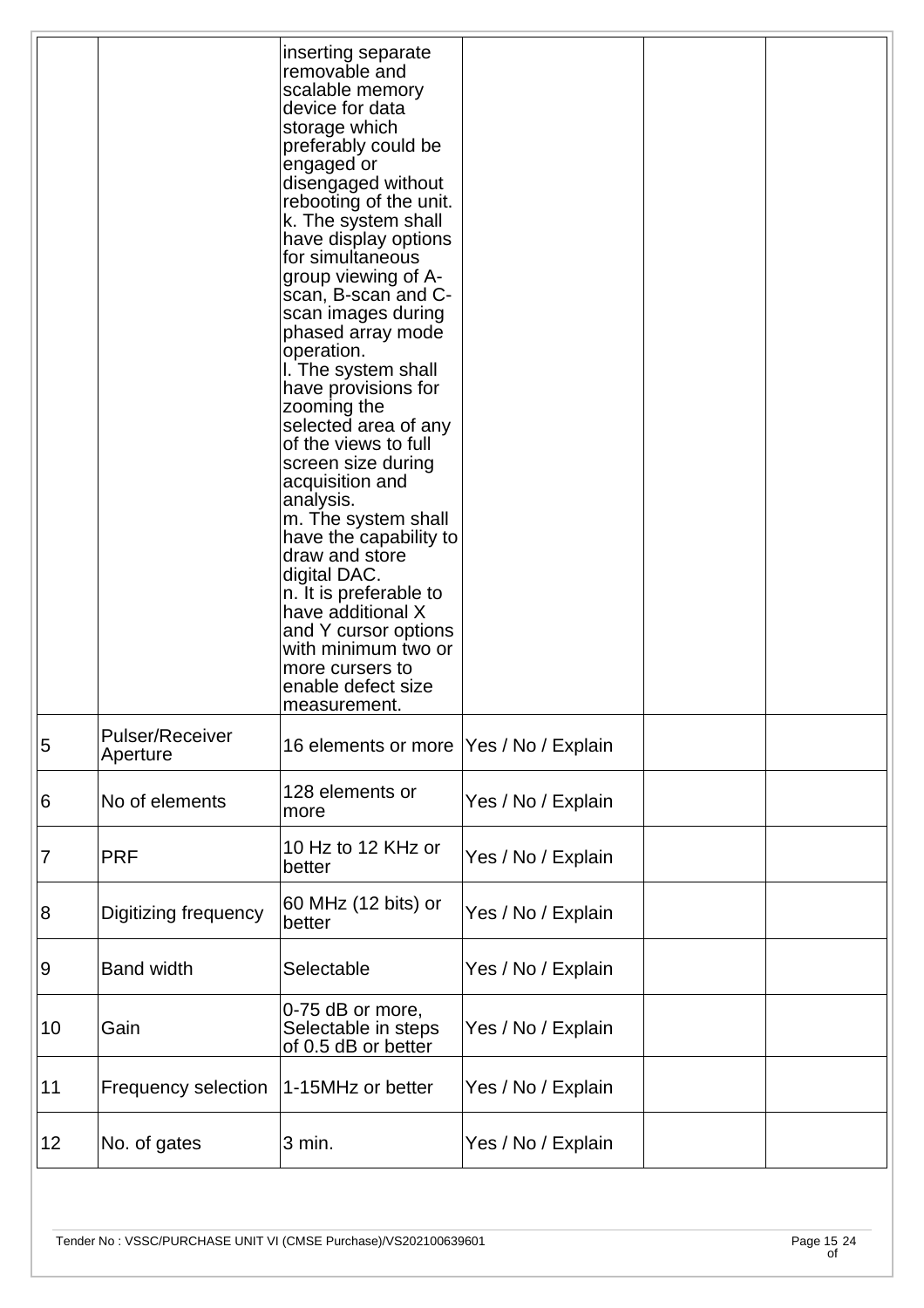| 13 | Gate threshold                            | 5-95%                                                                                        | Yes / No / Explain |  |  |
|----|-------------------------------------------|----------------------------------------------------------------------------------------------|--------------------|--|--|
| 14 | No. of alarms.                            | Min.2                                                                                        | Yes / No / Explain |  |  |
| 15 | <b>TCG</b>                                | Min. 15 points.                                                                              | Yes / No / Explain |  |  |
| 16 | <b>Views</b>                              | A, B, C-scan                                                                                 | Yes / No / Explain |  |  |
| 17 | <b>External Power</b><br>supply           | 230V-50Hz                                                                                    | Yes / No / Explain |  |  |
| 18 | Backup power                              | Suitable<br>rechargeable Li lon<br>battery pack with<br>charger                              | Yes / No / Explain |  |  |
| 19 | <b>Battery life</b>                       | Minimum 5hrs.                                                                                | Yes / No / Explain |  |  |
| 20 | Weight                                    | Less than 10Kg<br>including batteries                                                        | Yes / No / Explain |  |  |
| 21 | <b>Display</b>                            | Touch screen                                                                                 | Yes / No / Explain |  |  |
| 22 | Display size                              | 250 mm (Diagonal)<br>min.                                                                    | Yes / No / Explain |  |  |
| 23 | Display resolution                        | 1024 pixels X 600<br>pixels min.                                                             | Yes / No / Explain |  |  |
| 24 | Operating temp.                           | 10 C to 45C or<br>better.                                                                    | Yes / No / Explain |  |  |
| 25 | Storage temperature   0C to 50C or better |                                                                                              | Yes / No / Explain |  |  |
| 26 | Memory (SSD)                              | 256 GB or More                                                                               | Yes / No / Explain |  |  |
| 27 | Output ports                              | 2 USB ports<br>Minimum<br>Video out                                                          | Yes / No / Explain |  |  |
| 28 | Probe connectors                          | Phased array $-1 x$<br><b>IPEX Connector</b><br>Conventional - 00<br>Lemo / BNC<br>adaptors. | Yes / No / Explain |  |  |
| 29 | Number of axis                            | 2-axis                                                                                       | Yes / No / Explain |  |  |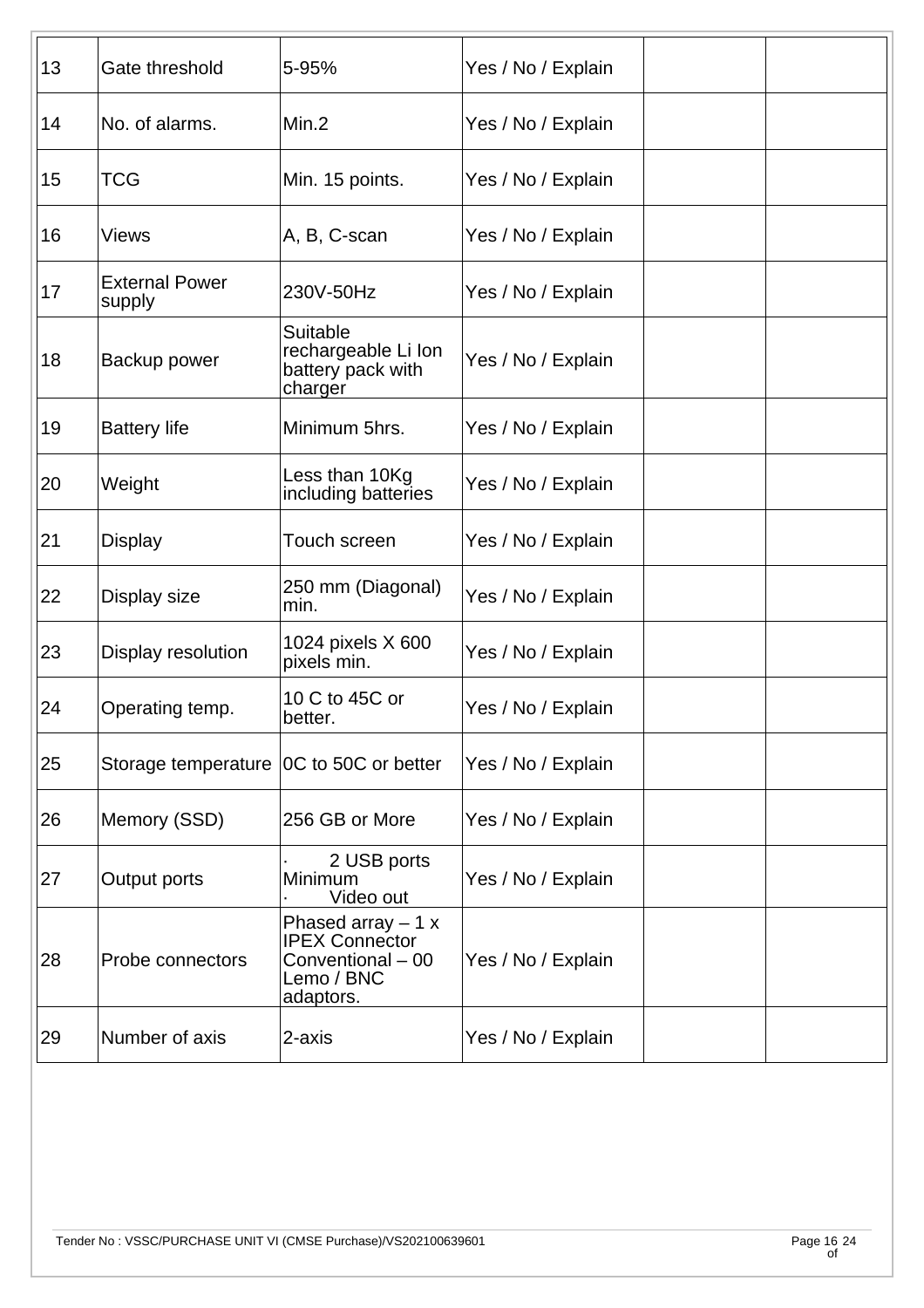|    |                  | a. Software for NDT         |                    |  |
|----|------------------|-----------------------------|--------------------|--|
|    |                  | set-up design and           |                    |  |
|    |                  | offline analysis of the     |                    |  |
|    |                  | test data on a              |                    |  |
|    |                  | computer.                   |                    |  |
|    |                  |                             |                    |  |
|    |                  | Compatible with             |                    |  |
|    |                  | Windows 8 or latest         |                    |  |
|    |                  | version.                    |                    |  |
|    |                  | b. Ability to create        |                    |  |
|    |                  | set-up files for M/s        |                    |  |
|    |                  | Olympus make                |                    |  |
|    |                  | PAUT probes and             |                    |  |
|    |                  | wedges.                     |                    |  |
|    |                  | c. It is preferable to      |                    |  |
|    |                  | have advanced               |                    |  |
|    |                  | signal and image            |                    |  |
|    |                  |                             |                    |  |
|    |                  | processing tools like       |                    |  |
|    |                  | i. Geometric Echo           |                    |  |
|    |                  | Removal,                    |                    |  |
|    |                  | Logarithmic/Linear          |                    |  |
|    |                  | data conversions,           |                    |  |
|    |                  | etc.                        |                    |  |
|    |                  | ii. Provision to            |                    |  |
|    |                  | combine several C-          |                    |  |
|    |                  | scans that have             |                    |  |
|    |                  | been recorded into a        |                    |  |
|    |                  | single                      |                    |  |
|    | II. PC analysis  | compound/tiled              |                    |  |
|    | software and NDT | scan.                       |                    |  |
| 30 | Setup design     | iii. Tools for              | Yes / No / Explain |  |
|    | software         | complete analysis,          |                    |  |
|    |                  | evaluation and              |                    |  |
|    |                  | reporting.                  |                    |  |
|    |                  | d. It shall allow           |                    |  |
|    |                  | stitching and               |                    |  |
|    |                  |                             |                    |  |
|    |                  | overlapping of C-           |                    |  |
|    |                  | scan data.                  |                    |  |
|    |                  | e. Re-gating                |                    |  |
|    |                  | capability and gain         |                    |  |
|    |                  | adjustment.                 |                    |  |
|    |                  | f. Analysis tool such       |                    |  |
|    |                  | as defect                   |                    |  |
|    |                  | measurement and             |                    |  |
|    |                  | conditional depth           |                    |  |
|    |                  | and amplitude               |                    |  |
|    |                  | criteria.                   |                    |  |
|    |                  | g. Automatic PDF            |                    |  |
|    |                  | report generation.          |                    |  |
|    |                  | h. Industry standard        |                    |  |
|    |                  | and custom colour           |                    |  |
|    |                  | palettes.                   |                    |  |
|    |                  | <i>i.</i> Perpetual license |                    |  |
|    |                  | shall be provided for       |                    |  |
|    |                  | all Software's.             |                    |  |
|    |                  | j. All backup               |                    |  |
|    |                  | software's shall be         |                    |  |
|    |                  | provided in DVD /           |                    |  |
|    |                  |                             |                    |  |
|    |                  | <b>USB Hard Drives</b>      |                    |  |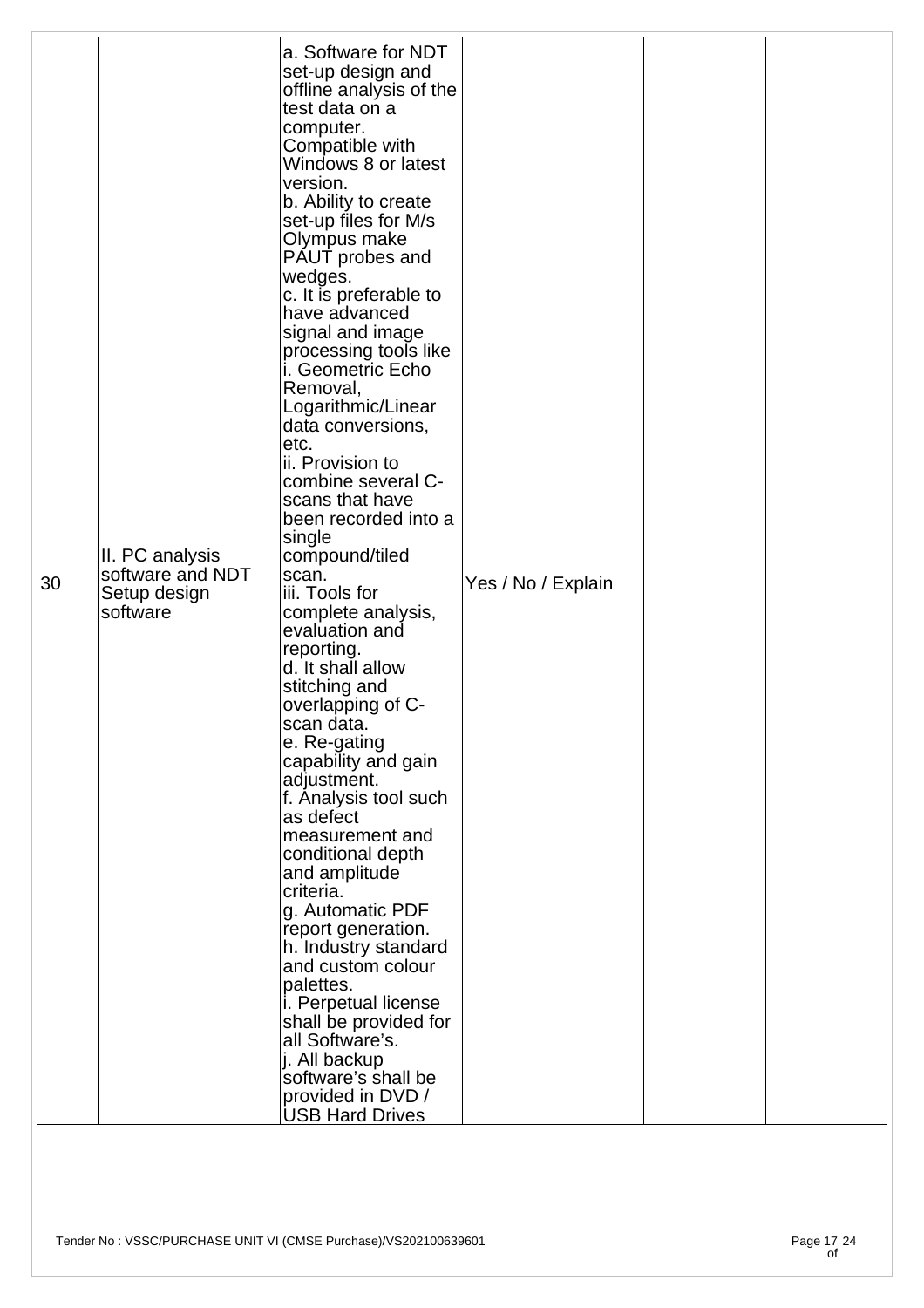| 31                          | III. Probes and<br>accessories | a. Appropriate<br>Phased Array probe.<br>b. Compatible with<br>the Phased Array<br>System being<br>supplied with<br><b>Automatic Probe</b><br>recognition.<br>c. It shall have<br>i. Proper interface<br>finish for placing<br>them in direct<br>contact with product.<br>ii. Minimum of 2.5m<br>Cable Length.<br>iii. Along with<br>Probes, necessary<br>accessories to be<br>provided to carry out<br>reliable phased array<br>Ultrasonic inspection<br>and C-scan imaging<br>of component. | Yes / No / Explain |  |  |  |  |
|-----------------------------|--------------------------------|-----------------------------------------------------------------------------------------------------------------------------------------------------------------------------------------------------------------------------------------------------------------------------------------------------------------------------------------------------------------------------------------------------------------------------------------------------------------------------------------------|--------------------|--|--|--|--|
|                             | <b>Document: Annexure-II</b>   |                                                                                                                                                                                                                                                                                                                                                                                                                                                                                               |                    |  |  |  |  |
| <b>Document: Annexure-I</b> |                                |                                                                                                                                                                                                                                                                                                                                                                                                                                                                                               |                    |  |  |  |  |
|                             |                                | <b>Common Specifications (Applicable for all items)</b>                                                                                                                                                                                                                                                                                                                                                                                                                                       |                    |  |  |  |  |

| SI No | Specification | Value | Compliance | Offered Specification | Remark |
|-------|---------------|-------|------------|-----------------------|--------|
|       |               |       |            |                       |        |
|       |               |       |            |                       |        |
|       |               |       |            |                       |        |
|       |               |       |            |                       |        |
|       |               |       |            |                       |        |
|       |               |       |            |                       |        |
|       |               |       |            |                       |        |
|       |               |       |            |                       |        |
|       |               |       |            |                       |        |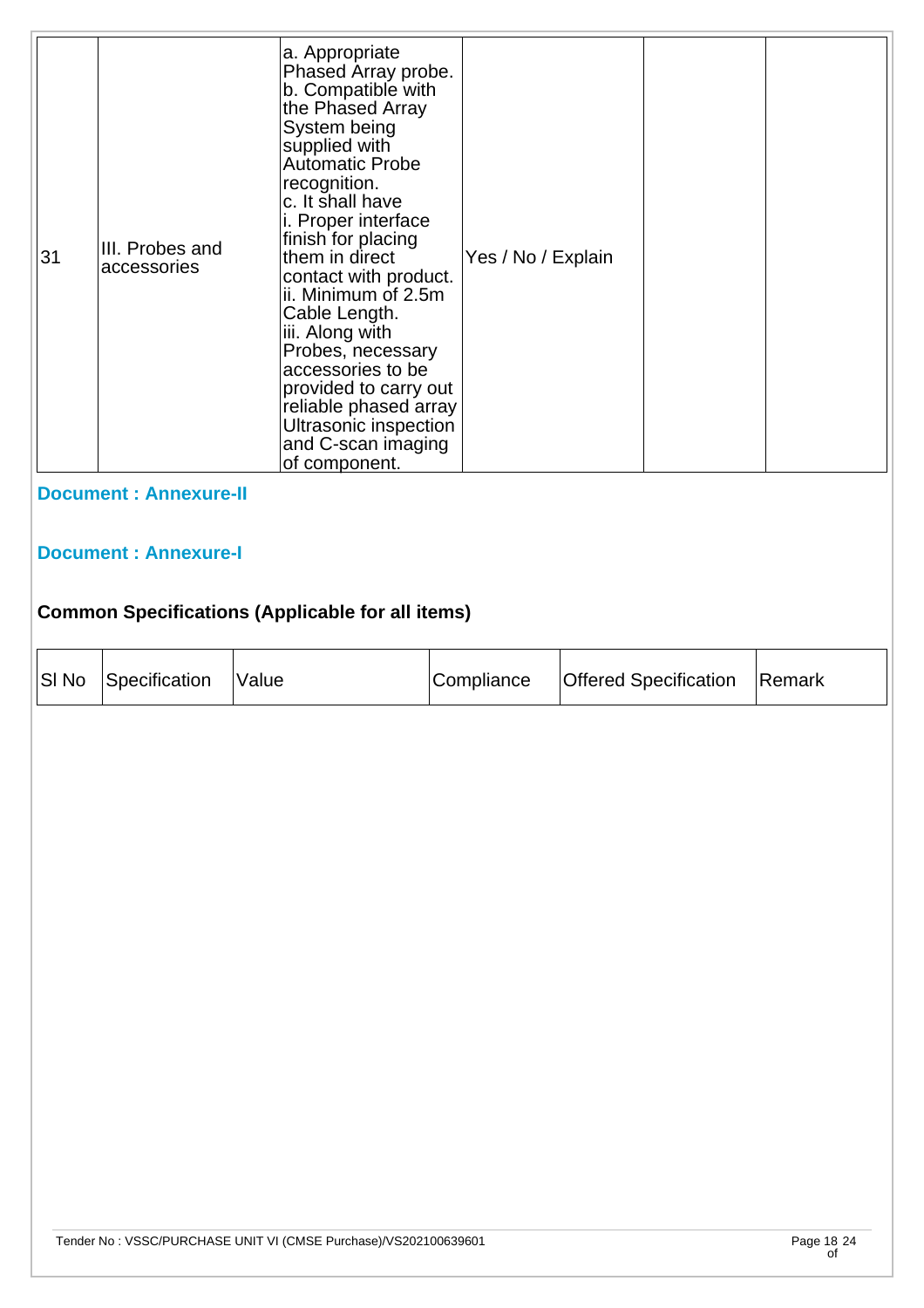| 1 | C. Vendor<br>selection<br>Criteria | a) Offer shall be from<br><b>Original Equipment</b><br>Manufacturer (OEM)<br>or Authorized dealer of<br>OEM only<br>b) Detailed compliance<br>statements with<br>supporting documents<br>shall be provided in<br>this bid format (mere<br>yes or no will not be<br>considered).<br>c) Offer which is not<br>prepared in line with<br>the specifications is<br>liable to be rejected.<br>d) Qualified parties<br>only will be invited for<br>the technical<br>evaluation using<br>proposed or similar<br>system at CMSE,<br>Vattiyoorkavu.<br>e) Party shall bring<br>proposed PAUT<br>system & Probe and<br>suitable portable 2-D<br>scanner and<br>demonstrate the ability<br>at CMSE/VSSC.<br>• to test the Hat-<br>stiffened CFRP Panel<br>as shown in Figure 1<br>and display the results<br>in the form of C-scan<br>image. Scanning can<br>be done in small<br>sectors provided C-<br>scan images can be<br>stitched so as to<br>provide full panel<br>visualisation.<br>• to detect flat bottom<br>holes of diameter 3mm<br>at depths from 0.4mm<br>to 1mm on a specimen<br>supplied by<br>CMSE/VSSC.<br>f) Evaluation will be<br>based on ease of<br>operation,<br>detectability, data<br>presentation and<br>portability of the entire<br>system. | Yes / No /<br>Explain |  |
|---|------------------------------------|------------------------------------------------------------------------------------------------------------------------------------------------------------------------------------------------------------------------------------------------------------------------------------------------------------------------------------------------------------------------------------------------------------------------------------------------------------------------------------------------------------------------------------------------------------------------------------------------------------------------------------------------------------------------------------------------------------------------------------------------------------------------------------------------------------------------------------------------------------------------------------------------------------------------------------------------------------------------------------------------------------------------------------------------------------------------------------------------------------------------------------------------------------------------------------------------------------------------------------------------------------|-----------------------|--|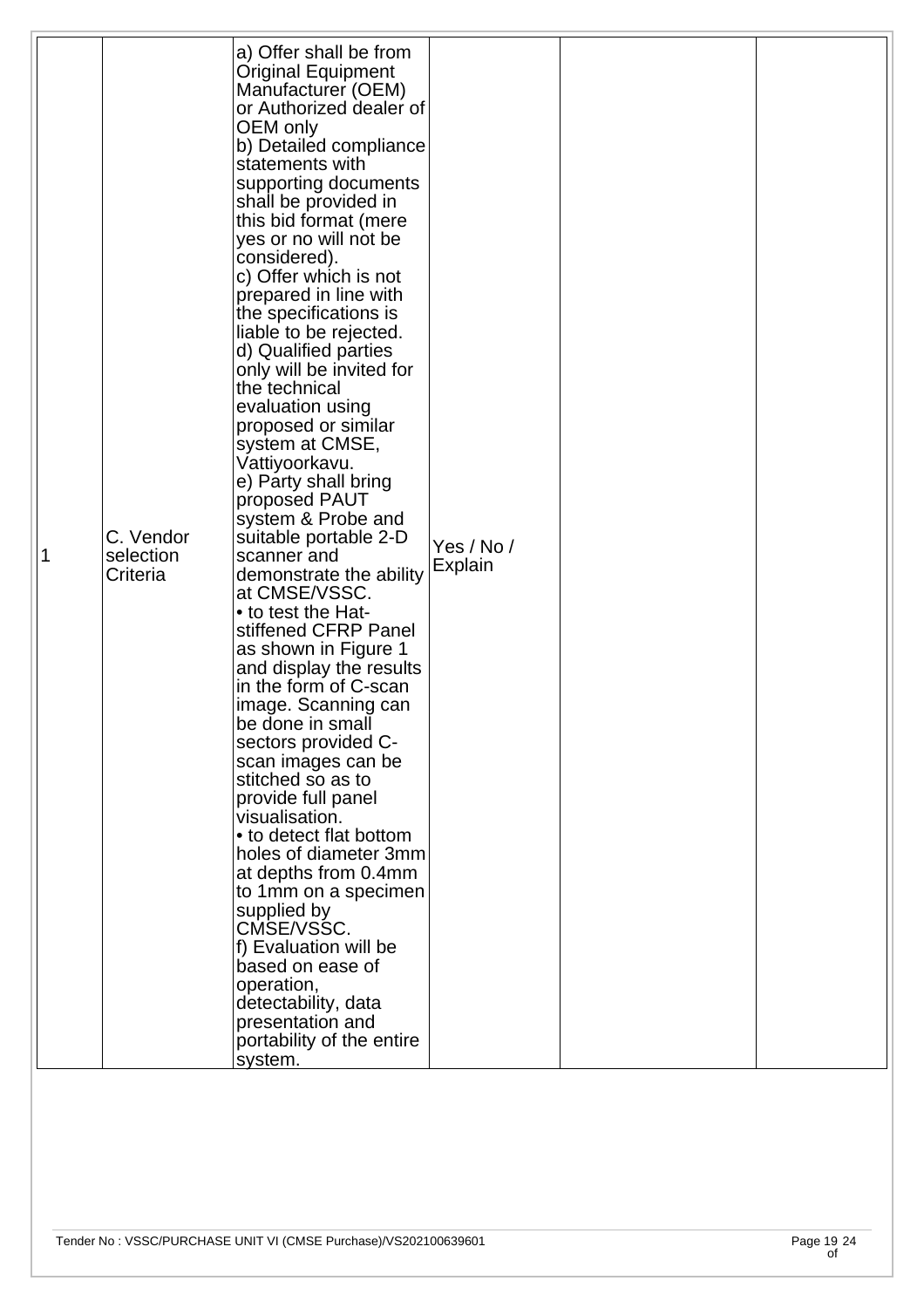| $\overline{2}$<br>Training and | a) The party shall<br>demonstrate once<br>again the working of<br>the system at<br>CMSE/VSSC,<br>Vattiyoorkavu:<br>• to test the Hat-<br>stiffened CFRP Panel<br>as shown in Figure 1<br>and display the results<br>in the form of C-scan<br>image.<br>• to detect flat bottom<br>D. Installation, holes of diameter 3mm Yes / No /<br>at depths from 0.4mm<br>commissioning to 1mm on a specimen<br>supplied by<br>CMSE/VSSC.<br>• Creation of set-up<br>files for M/s Olympus<br>make probes and<br>wedges.<br>b) Suitable training<br>shall be provided by<br>the party for all the<br>available features in<br>the system, for at least<br>two days on specified<br>jobs at CMSE/VSSC. | Explain |  |  |
|--------------------------------|--------------------------------------------------------------------------------------------------------------------------------------------------------------------------------------------------------------------------------------------------------------------------------------------------------------------------------------------------------------------------------------------------------------------------------------------------------------------------------------------------------------------------------------------------------------------------------------------------------------------------------------------------------------------------------------------|---------|--|--|
|--------------------------------|--------------------------------------------------------------------------------------------------------------------------------------------------------------------------------------------------------------------------------------------------------------------------------------------------------------------------------------------------------------------------------------------------------------------------------------------------------------------------------------------------------------------------------------------------------------------------------------------------------------------------------------------------------------------------------------------|---------|--|--|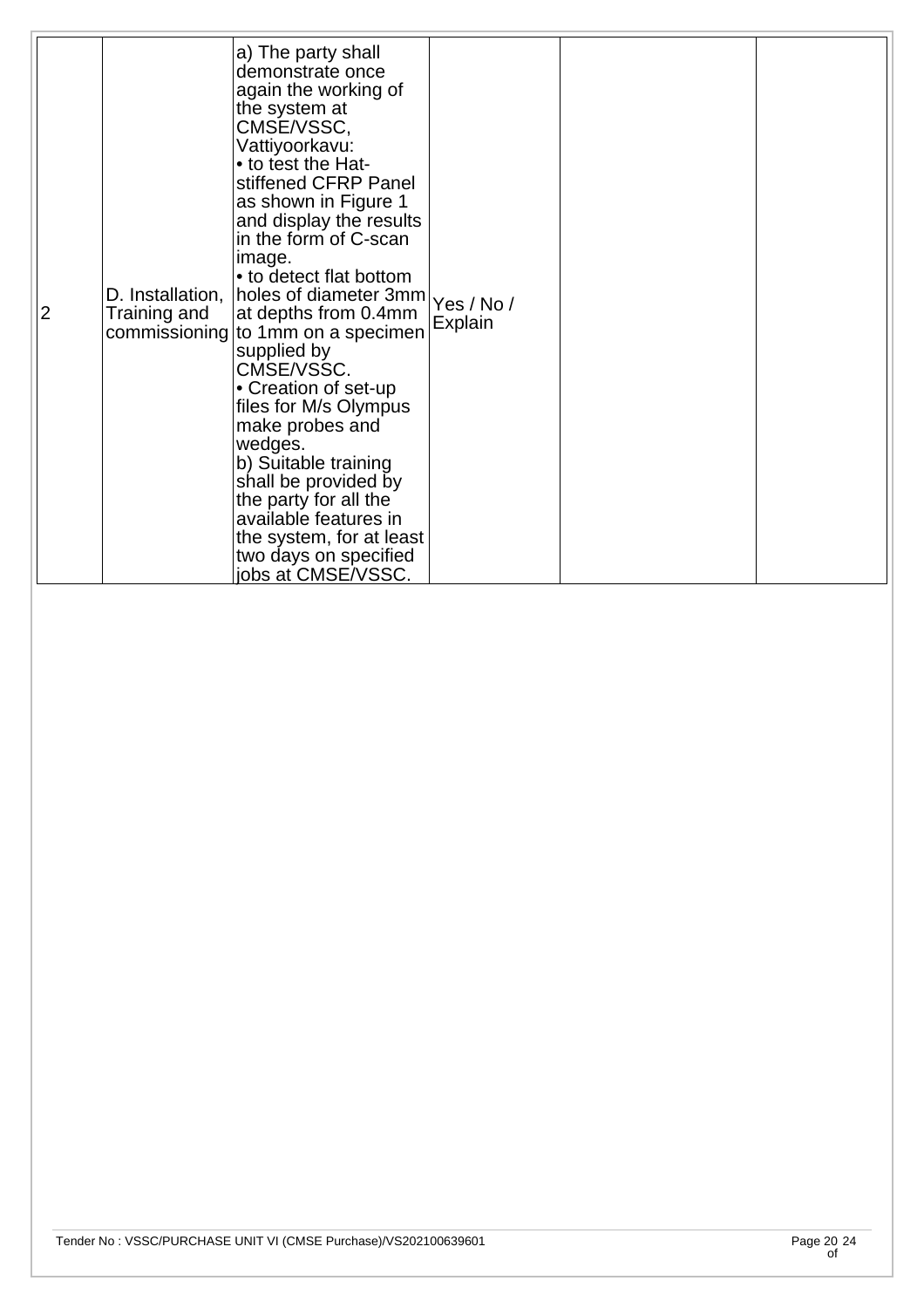| 3 | E. Commercial<br>Terms | a) The parties<br>participating in the<br>tender have to submit<br>their offers in two-parts<br>i.e., Technical Bid<br>(including price bid<br>with prices masked)<br>and Price Bid<br>separately in sealed<br>covers.<br>i. During part 1<br>technical bid, the party<br>has to fill the<br>compliance matrix for<br>all the specification in<br>the format given.<br><b>Descriptive statements</b><br>to be provided, as<br>applicable, in the<br>compliance check list.<br>Relevant<br>proof/supplementary<br>document for the<br>compliances are to be<br>furnished and shall be<br>referenced to the<br>technical bid.<br>ii. Technical leaflet/<br>brochure (in English)<br>and write-up (in<br>English) of the<br>proposed model of the<br>system must be<br>furnished by the party<br>along with the<br>quotation.<br>iii. Detailed system<br>cost break-up should<br>be given in Part 2<br>which is the Price Bid.<br>The rate shall be<br>quoted separately for<br>basic equipment,<br>probes and<br>accessories.<br>iv. Separate price<br>details for AMC,<br><b>Essential Spares, etc.</b><br>are also to be<br>provided.<br>b) Party shall quote<br>essential spares for<br>trouble free operation<br>of the system for at<br>least 3 years.<br>c) 2 Years of warranty<br>shall be provided on<br>the total system.<br>Warranty shall be from<br><b>OEM</b> (Original<br>Equipment<br>Manufacturer) | Yes / No /<br>Explain |  |  |
|---|------------------------|------------------------------------------------------------------------------------------------------------------------------------------------------------------------------------------------------------------------------------------------------------------------------------------------------------------------------------------------------------------------------------------------------------------------------------------------------------------------------------------------------------------------------------------------------------------------------------------------------------------------------------------------------------------------------------------------------------------------------------------------------------------------------------------------------------------------------------------------------------------------------------------------------------------------------------------------------------------------------------------------------------------------------------------------------------------------------------------------------------------------------------------------------------------------------------------------------------------------------------------------------------------------------------------------------------------------------------------------------------------------------------------------------------------|-----------------------|--|--|
|---|------------------------|------------------------------------------------------------------------------------------------------------------------------------------------------------------------------------------------------------------------------------------------------------------------------------------------------------------------------------------------------------------------------------------------------------------------------------------------------------------------------------------------------------------------------------------------------------------------------------------------------------------------------------------------------------------------------------------------------------------------------------------------------------------------------------------------------------------------------------------------------------------------------------------------------------------------------------------------------------------------------------------------------------------------------------------------------------------------------------------------------------------------------------------------------------------------------------------------------------------------------------------------------------------------------------------------------------------------------------------------------------------------------------------------------------------|-----------------------|--|--|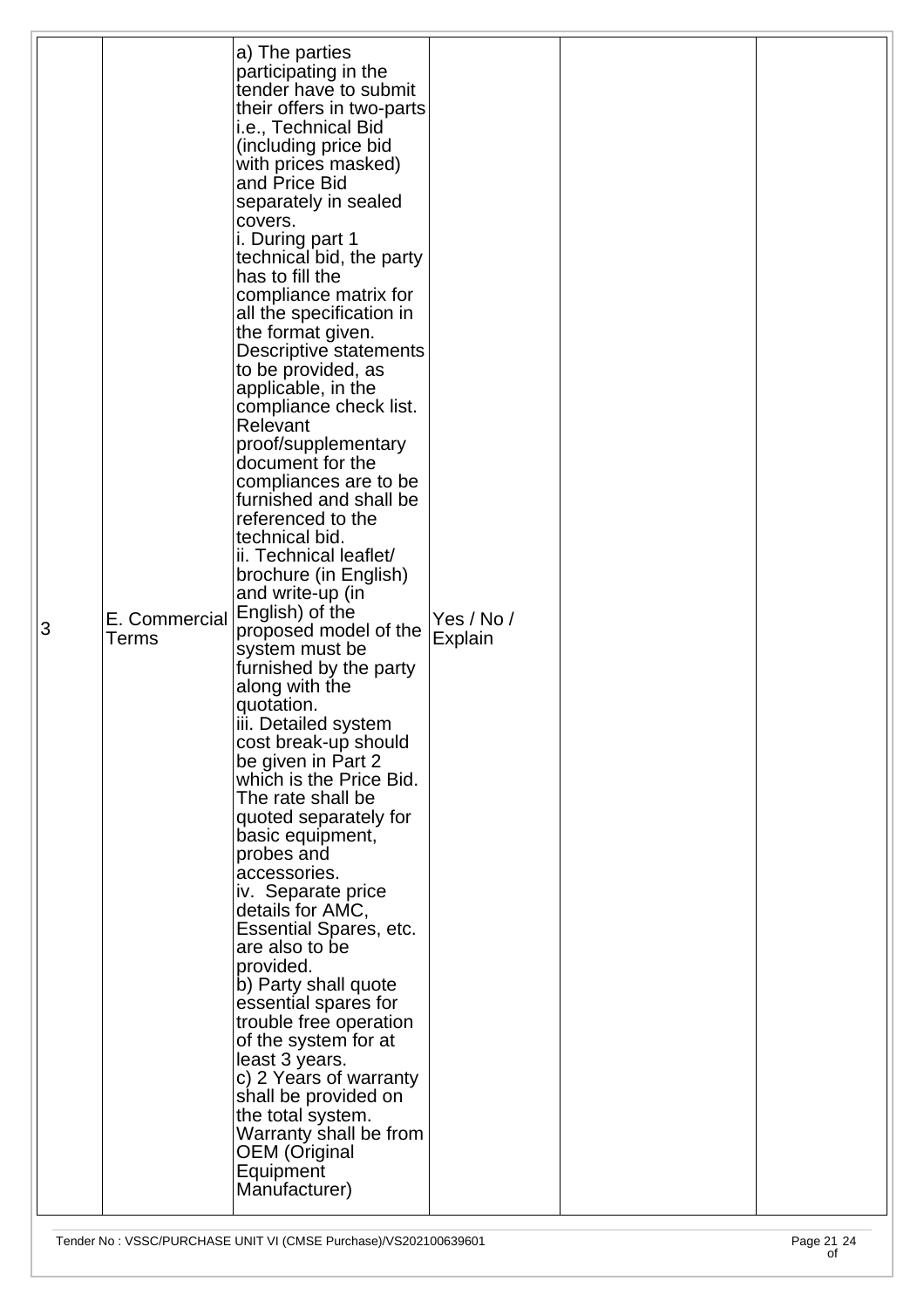| d) Software up<br>gradation for the next<br>$ 5$ years shall be free of<br>lcost.<br>$ e\rangle$ Post warranty AMC<br>for 3 years to be<br>quoted along with the<br>offer by the party.<br>f) All other commercial<br>terms as per VSSC |  |  |
|-----------------------------------------------------------------------------------------------------------------------------------------------------------------------------------------------------------------------------------------|--|--|
| norms.                                                                                                                                                                                                                                  |  |  |

# **Supporting Documents required from Vendor**

#### **1. Technical data sheet**

### **2. Commercial Part should not containing pricing information.[Part -1]**

5 additional documents can be uploaded by the vendor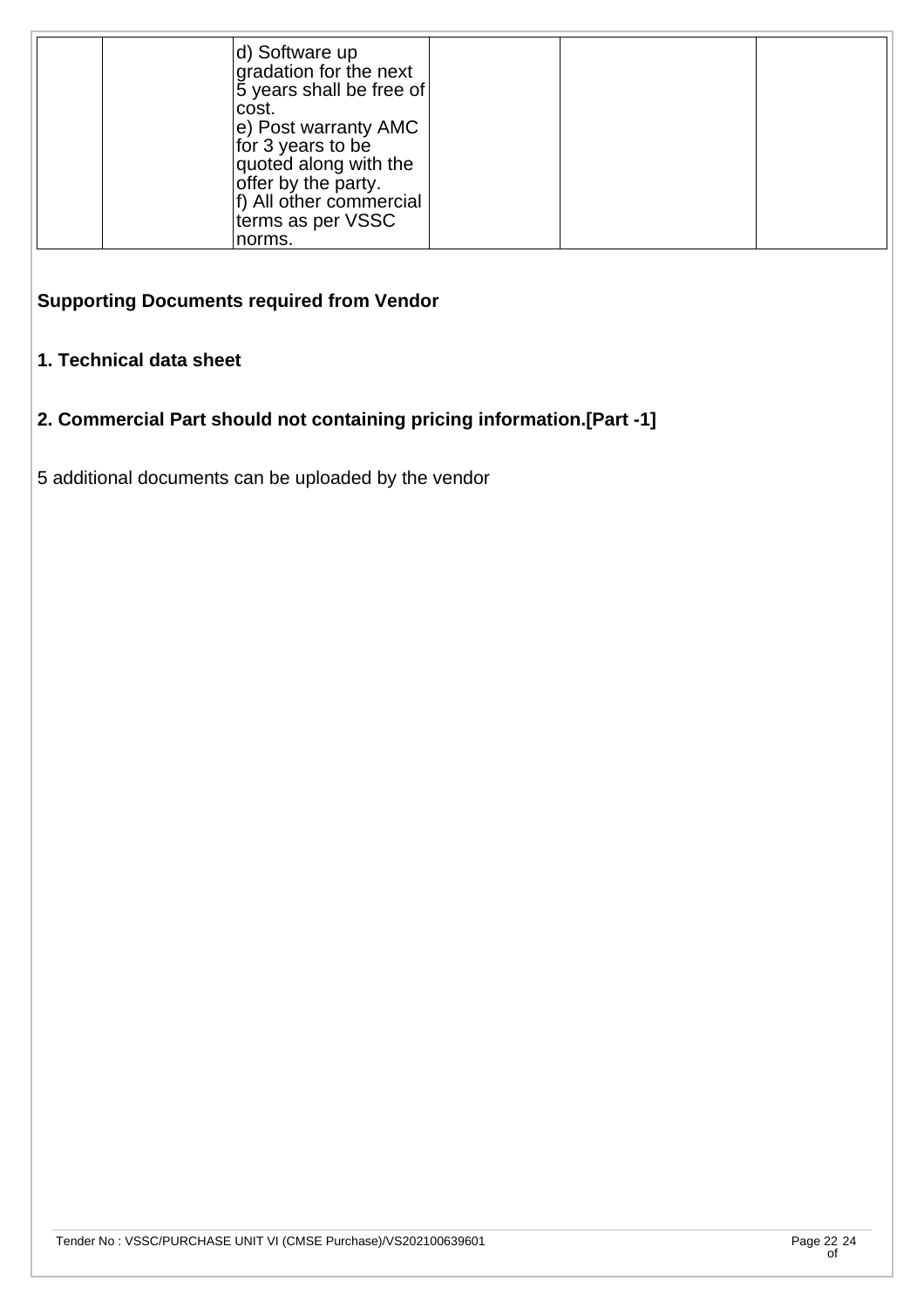### **C.2 Commercial Terms / Bid**

| SI. No.        | <b>Description</b>                                                                                                                                                                                                                                                                                                                                                                                                                                                                                                                                                                                                                                                                                                                                                                              | <b>Compliance</b>  | <b>Vendor Terms</b> |
|----------------|-------------------------------------------------------------------------------------------------------------------------------------------------------------------------------------------------------------------------------------------------------------------------------------------------------------------------------------------------------------------------------------------------------------------------------------------------------------------------------------------------------------------------------------------------------------------------------------------------------------------------------------------------------------------------------------------------------------------------------------------------------------------------------------------------|--------------------|---------------------|
| 1              | Installation and commissioning to be<br>done at CMSE/VSSC, Trivandrum                                                                                                                                                                                                                                                                                                                                                                                                                                                                                                                                                                                                                                                                                                                           | Yes / No / Explain |                     |
| $\overline{2}$ | Item shall be suppied without any<br>defect.                                                                                                                                                                                                                                                                                                                                                                                                                                                                                                                                                                                                                                                                                                                                                    | Yes / No / Explain |                     |
| 3              | <b>Delivery Period</b>                                                                                                                                                                                                                                                                                                                                                                                                                                                                                                                                                                                                                                                                                                                                                                          | Yes / No / Explain |                     |
| 4              | <b>Delivery Terms</b>                                                                                                                                                                                                                                                                                                                                                                                                                                                                                                                                                                                                                                                                                                                                                                           | Yes / No / Explain |                     |
| 5              | In case of Ex-Works, please indicate<br>packing, forwarding & freight<br>charges up to VSSC, separately                                                                                                                                                                                                                                                                                                                                                                                                                                                                                                                                                                                                                                                                                         | Yes / No / Explain |                     |
| 6              | Liquidated Damage - As detailed in<br>Annexure                                                                                                                                                                                                                                                                                                                                                                                                                                                                                                                                                                                                                                                                                                                                                  | Yes / No / Explain |                     |
| 7              | Taxes and Duties if any<br>(Concessional rate applicable for<br>GST )                                                                                                                                                                                                                                                                                                                                                                                                                                                                                                                                                                                                                                                                                                                           | Yes / No / Explain |                     |
| 8              | Payment Terms [ within 30 days<br>after receipt and acceptance of item  Yes / No / Explain<br>for indigenous]                                                                                                                                                                                                                                                                                                                                                                                                                                                                                                                                                                                                                                                                                   |                    |                     |
| 9              | Warranty - 2years                                                                                                                                                                                                                                                                                                                                                                                                                                                                                                                                                                                                                                                                                                                                                                               | Yes / No / Explain |                     |
| 10             | Performance Bank Guarantee - 3%<br>of order value                                                                                                                                                                                                                                                                                                                                                                                                                                                                                                                                                                                                                                                                                                                                               | Yes / No / Explain |                     |
| 11             | Security Deposit (Where ever the<br>offer value is Rs 5.00 )-You should<br>submit Security Deposit @3% of<br>order value in the form of insurance<br>Security Bonds, Account Payee<br>Demand Drafts, Fixed Deposit<br>Receipt, Bank Guarantee (Rs.200/-<br>stamp paper) in the prescribed<br>format (DOS:PM:07) from a<br>commercial Bank valid for 2 Months<br>beyond the date of completion of<br>order obligation along with order<br>acknowledgement. Documentary<br>proof of Online payment also<br>acceptable as Security Deposit.<br>This security deposit without any<br>interest thereon shall be returned to<br>the Supplier on successful<br>completion of the Purchase Order or<br>shall be adjusted/forfeited against<br>non-fulfillment of any of the<br>contractual obligations. | Yes / No / Explain |                     |